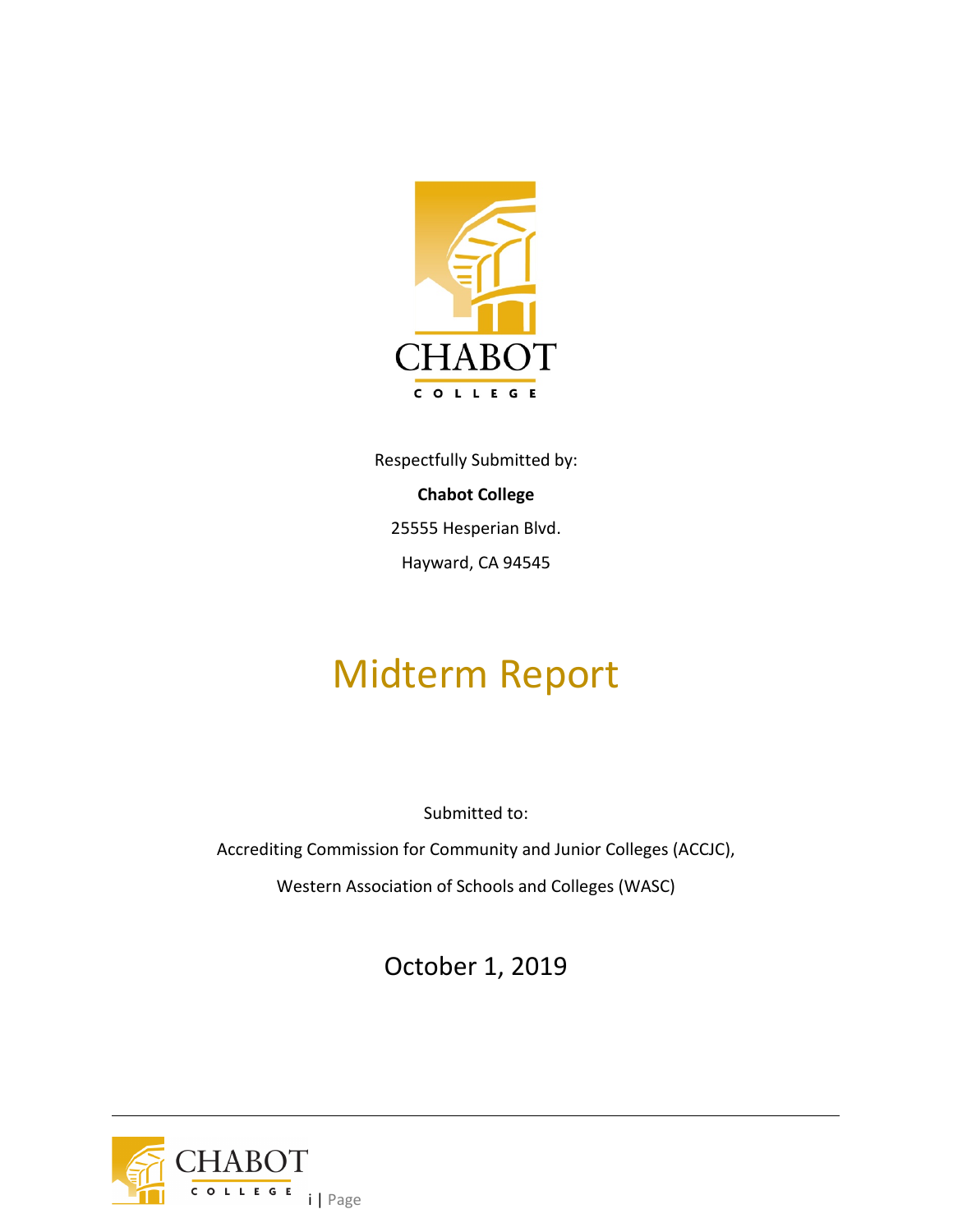## MIDTERM REPORT – CERTIFICATION PAGE

- To: Accrediting Commission for Community and Junior Colleges (ACCJC), Western Association of Schools and Colleges (WASC)
- From: Dr. Susan Sperling, President Chabot College 25555 Hesperian Blvd. Hayward, CA. 94545

We certify there was broad participation/review by the campus community and believe this report accurately reflects the nature and substance of Chabot College.

Chabot-Las Positas Community College District

| Chairperson, Chabot-Las Positas Community College District<br><b>Board of Trustees</b> | (Date) |
|----------------------------------------------------------------------------------------|--------|
| Chancellor, Chabot-Las Positas Community College District                              | (Date) |
| <b>Chabot College</b>                                                                  |        |
| President, Chabot College, Chief Executive Officer                                     | (Date) |
| Academic/Faculty Senate President                                                      | (Date) |
| <b>Classified Senate President</b>                                                     | (Date) |
| <b>Student Senate President</b>                                                        | (Date) |
| <b>Accreditation Liaison Officer</b>                                                   | (Date) |

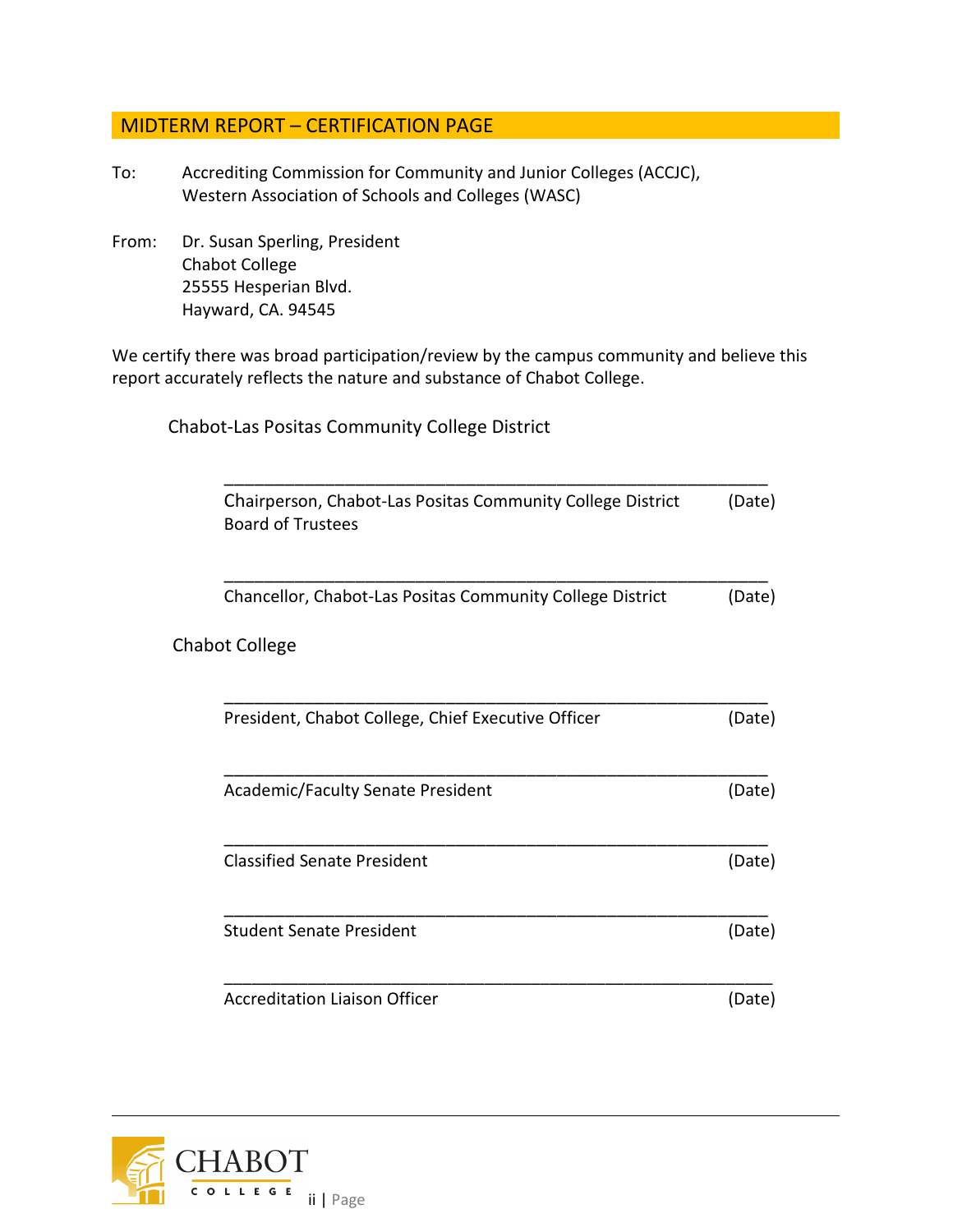## CHABOT COLLEGE

# MIDTERM ACCREDITATION REPORT

|                | <b>TABLE OF CONTENTS</b>                                           |  |
|----------------|--------------------------------------------------------------------|--|
| $\mathbf{I}$ . |                                                                    |  |
| II.            |                                                                    |  |
|                |                                                                    |  |
|                |                                                                    |  |
|                |                                                                    |  |
| III.           | Response to Team Recommendations and the Commission Action Letter2 |  |
|                |                                                                    |  |
|                |                                                                    |  |
|                |                                                                    |  |
| IV.            |                                                                    |  |
|                | IV.A. Response to College Recommendations for Improvement  6       |  |
|                |                                                                    |  |
|                |                                                                    |  |
|                |                                                                    |  |
|                |                                                                    |  |
|                |                                                                    |  |
|                |                                                                    |  |
|                | IV.B. Response to District Recommendations for Improvement 18      |  |
|                |                                                                    |  |
|                |                                                                    |  |
|                |                                                                    |  |
|                |                                                                    |  |
|                |                                                                    |  |

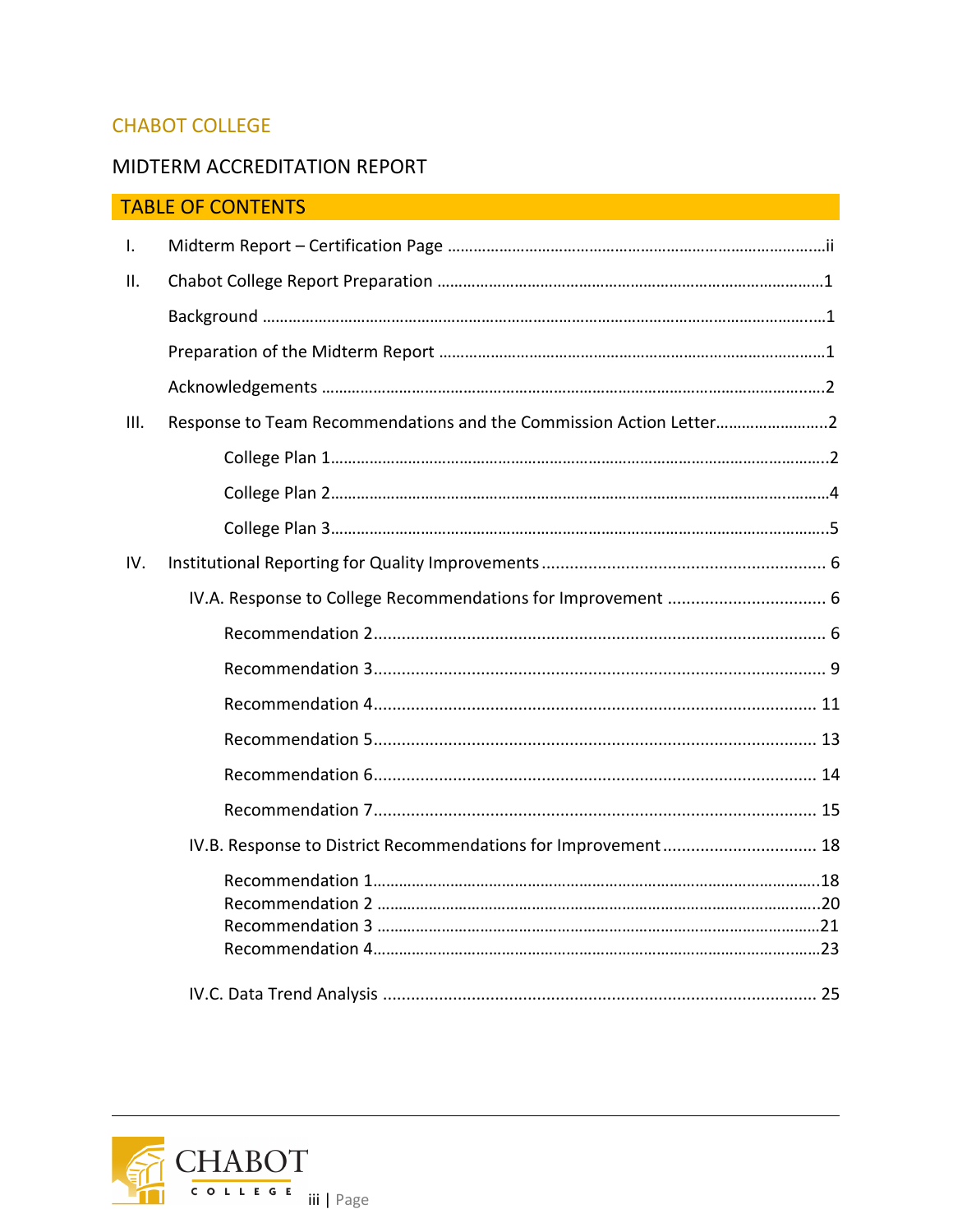## II. CHABOT COLLEGE REPORT PREPARATION

#### BACKGROUND

Chabot College submitted its 2015 Self Evaluation report in July 2015. An evaluation team from the ACCJC visited the college in October 2015. On February 5, 2016, the Commission notified Chabot College that its accreditation was reaffirmed with a requirement that the college complete a Follow-Up Report addressing College Recommendation 1 and District Recommendation 5 to be submitted to the Commission by March 1, 2017. The college submitted its Follow-Up Report on March 1, 2017. A Follow-Up ACCJC team visited the college in April 2017, and in a letter dated June 23, 2017, the Commission noted that Chabot College had resolved College Recommendation 1 and District Recommendation 5, as identified in the Commission's action letter of February 5, 2016, reaffirming the college's accreditation.

#### PREPARATION OF THE MIDTERM REPORT

Subsequent to the 2015 Commission's Team Visit, a Midterm Report time-line was developed by the college's Accreditation Steering Committee, (Chaired by the Vice President of Academic Services and the Faculty Senate's appointee) who initiated work to address Recommendation 1 for the Follow-Up Report and recommendations 2-7 for the Midterm Report.

College Committees involved in this work included committees from the old (2006) and new (2017) Chabot College "Shared Governance and Collegial Consultation Process". The committees included Faculty/Academic Senate, Classified Senate, Associated Students, Student Learning Outcomes and Assessment Committee (SLOAC)/Outcomes and Assessment Committee; Planning, Review and Budget Council (PRBC)/Planning and Resource Allocation Committee (PRAC); Professional Development Committee; Program and Area Review. Various college departmental staffs were also involved, including the Office of Student Services, the Office of Academic Services and the President's Office.

A draft of the Midterm Report was reviewed by the college shared governance committees and the college president. A copy of the Midterm Report was posted on the Chabot College website for campus-wide comment and revised accordingly. In March 15, 2019 Chabot College's Midterm report content and format was finalized. In the April 1, 2019 the Midterm Report was presented to Academic, Classified, and Student Senates and President Council. In May, 2019 the Midterm Report was reviewed by Academic, Classified, and Student Senates, President's Council, and PRAC for second reading and approval. Between June – August, 2019 final copies of Chabot's Midterm Report were completed and signatures obtained. The Midterm Report was placed on the Board of Trustees agenda for approval. In September 17, 2019 the Board of Trustees approved the Midterm Report and the report was submitted to ACCJC.

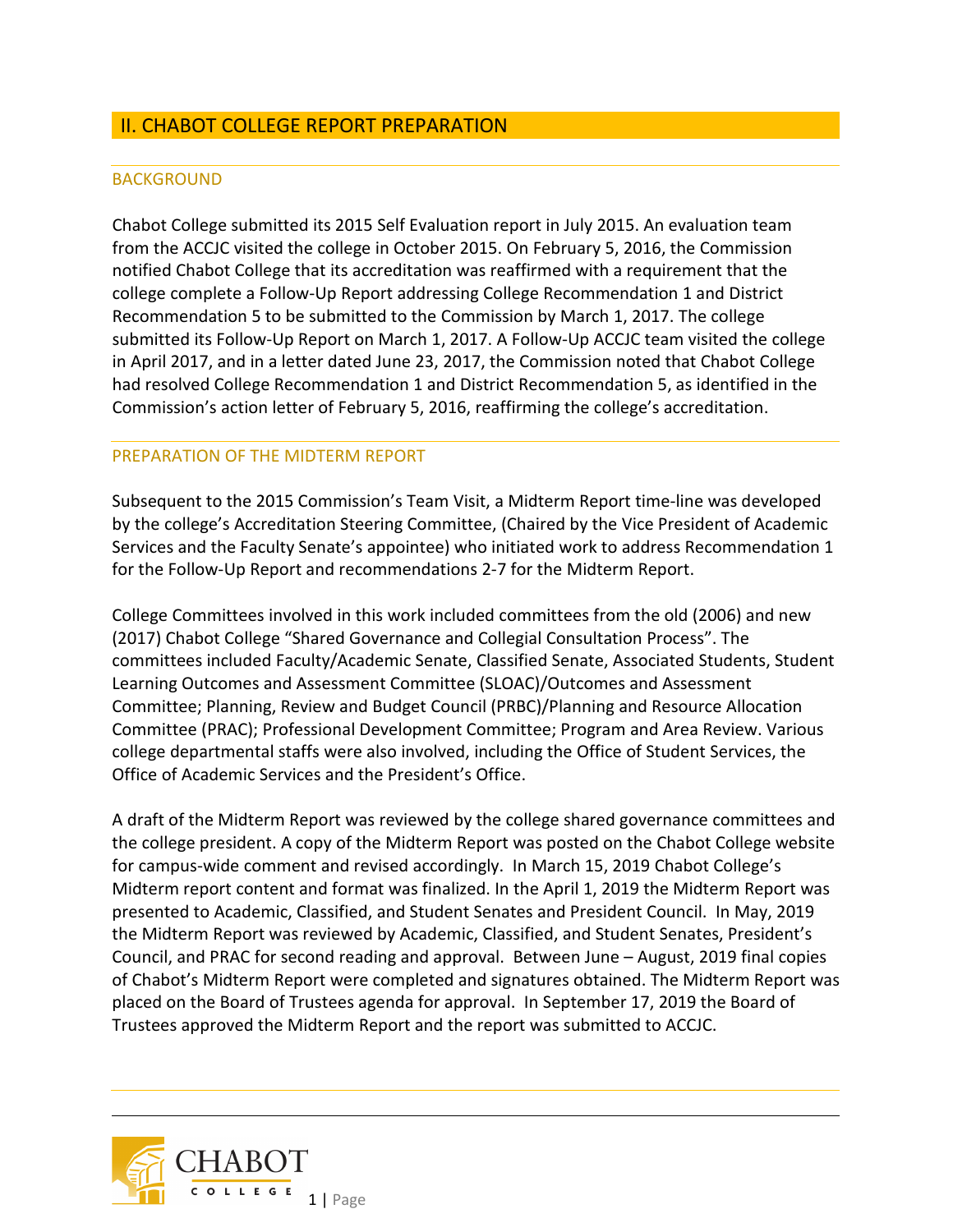#### ACKNOWLEDGEMENTS

We wish to thank all members of the College and the District who have generously contributed to the preparation of this report.

Dr. Susan Sperling, President Chabot College, Dr. Stacy Thompson, Vice President of Academic Services, Deonne Kunkel-Wu, Dean Arts, Media, and Communications, Kristin Lima, Dean Applied Technology and Business, Dale Wagoner, Vice President of Administrative Services, Mon Khat, Academic Senate President, Cheree Manicki, Patricia Shannon, Heather Hernandez, Noell Adams, Classified Senate President, Donna Gibson, Jeanne Wilson, Kirti Reddy, Aubrie R. Ross, Chasity Whiteside, Katrin Field, Wing Kam, Rich Hassler, Trish Shannon, Erin Kelly, Gabriel Chaparro, Julie Coan, Rick Hassler, Stephanie Zappa, Robert Nakamoto, Na Lue, Craig Shira, Cynthia Gordon da Cruz, Angela Castellanos, Megan Parker, Virginia Criswell, and Melissa Patterson.

#### III. PROGRESS TOWARD COLLEGE IDENTIFIED PLANS

#### COLLEGE PLAN 1

#### SHARED GOVERNANCE PROCESS

The College committed to completing the work on the shared governance committee structure and document in the 2015-2016 Academic Year. The College committed to widely communicate and share the completed structure and document. In July 2015 the Office of the President organized the recommendations into a proposal for revision of Chabot's shared governance structures and procedures. The president presented the revised proposal, based upon the recommendations of the college community in 2014-2015, to PRBC and all three Senates for a first reading in early fall 2015. Following consultation and the gathering of any further recommendations, the revised document was resubmitted for a second reading in fall semester 2015. Following feedback in response to the second reading, the president recommended approval of the document to College Council at their last fall semester meeting in December. Following College Council approval, the final document was shared with the Board and the new processes initiated in early 2016.

| <b>Self-Identified AIP</b> | College Plan 1<br><b>Structure and Document</b>                                |
|----------------------------|--------------------------------------------------------------------------------|
| <b>Standards</b>           | IB.1; IIIC.2; IVA.1; IVA.5                                                     |
| <b>Timeline</b>            | Instituted in Fall 2017;<br>Assessed: April and May 2018<br>Revised: Fall 2019 |

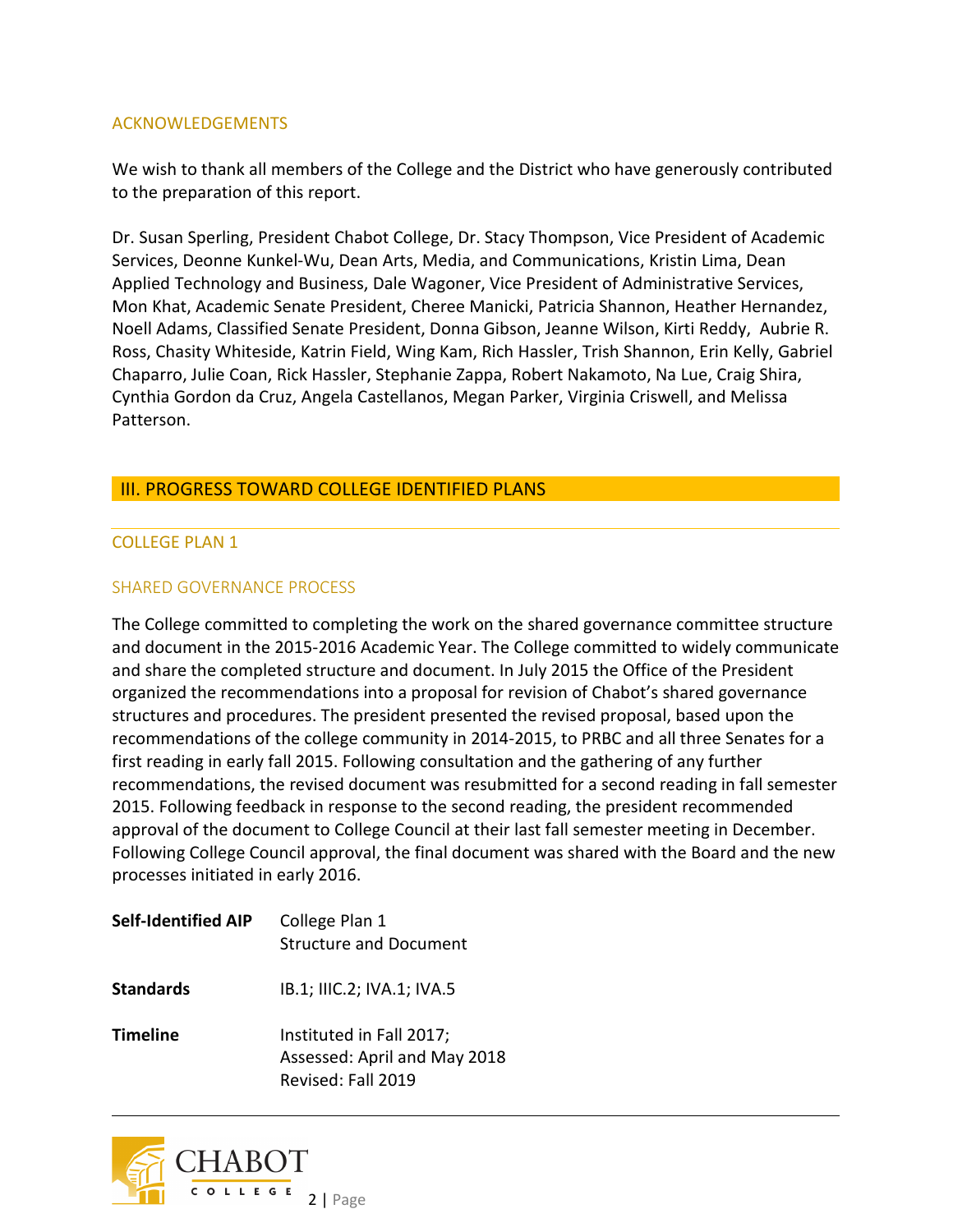#### **Outcome**

The College committed to completing the work on the shared governance committee structure and document in the 2015-2016 Academic Year. The College committed to widely communicating and sharing the completed structure and document. In July 2015 the Office of the President organized the recommendations into a proposal for revision of Chabot's shared governance structures and procedures. The president presented this revised proposal, based upon the recommendations of the college community in 2014-2015, to PRBC and all three Senates for a first reading in early fall 2015. Following consultation and the gathering of any further recommendations, the revised document was resubmitted for a second reading in fall semester 2015. Following feedback in response to the second reading, the president recommended approval of the document to College Council at their last fall semester meeting in December. Following College Council approval, the final document was shared with the Board and the new processes initiated in early 2016.

President Sperling's request was approved and in Spring 2016 the college formed an ad hoc IEPI workgroup to collaborate with the Partnership Resource Team (PRT) and further the college's progress in these areas. During their initial visit in March 2016, the PRT met with the IEPI workgroup, senior administration, Academic and Classified Senates, the College Budget Committee, and the Planning, Review and Budget Council (PRBC) to gain a better understanding of our focus areas and desired outcomes.

Starting with the draft shared governance structure developed by the Academic Senate as the foundational document, the IEPI Workgroup then reviewed best practices from other community colleges to develop a revised governance structure. The workgroup presented the revised governance structure to the campus community, solicited feedback to identify ways to improve the proposed structure, and developed subsequent drafts based on that feedback. The final draft of the model was approved by the senates (Academic, Classified, and Student) and the College President, and was implemented in Fall 2017.

The Institutional Effectiveness Partnership Initiative (IEPI) Workgroup gathered feedback throughout the 2017-2018 academic year and met with shared governance committee chairs and Senate Presidents on April 20, 2018, to get their perspectives. In May 2018, a Shared Governance Survey was sent college-wide requesting for feedback on the new structure and process. Preliminary results and recommendations were provided to the Senate Presidents and Committee Chairs at their Chairs Training in August 2018. The completed and final Shared Governance Assessment packet was sent to the College and Senate Presidents in February 2019 with the recommendation that the Senates, in consultation with their Committee Tri-Chairs/Co-Chairs/Chairs and Representatives, reviewed and approved in the *2017-2018 Minor Revisions &* 

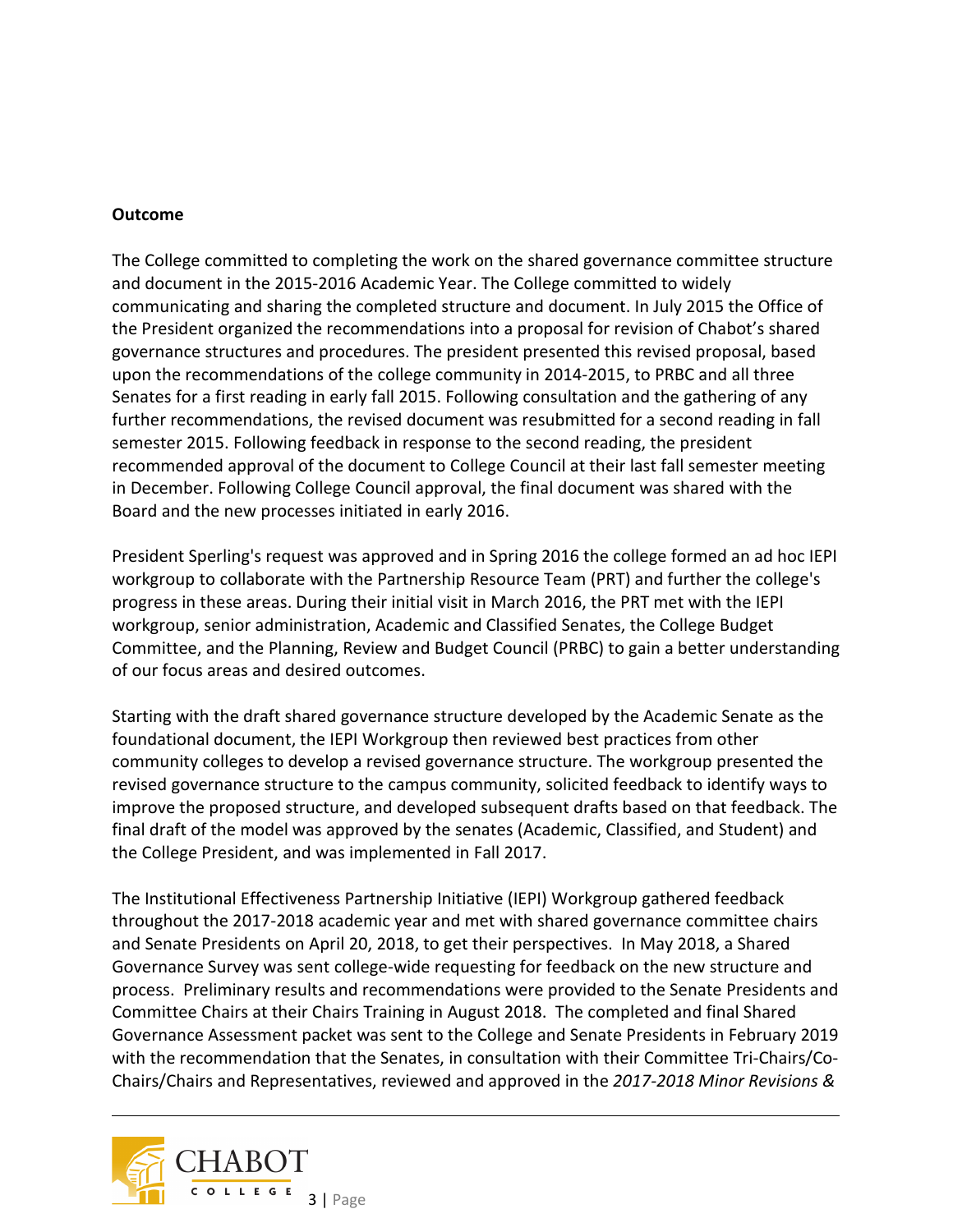*Recommendation of Major Improvements* and forward its recommendation to the College President for approval. Once approved changes were incorporated, the College President, Academic Senate, Classified Senate, and Student Senate Presidents signed the revised version of the *College Governance and Collegial Consultation Process.* The shared governance was adopted fall 2018 and its effectiveness will be assessed in Fall 2019

#### **Evidence**

Chabot College Shared Governance and Collegial Consultation Process 2017: [http://www.chabotcollege.edu/Accreditation/2019](http://www.chabotcollege.edu/Accreditation/2019-midterm/docs/submissions/ChabotCollegeSharedGovernanceCollegialConsultationProcess-April2017-1.pdf) [midterm/docs/submissions/ChabotCollegeSharedGovernanceCollegialConsultationProcess-](http://www.chabotcollege.edu/Accreditation/2019-midterm/docs/submissions/ChabotCollegeSharedGovernanceCollegialConsultationProcess-April2017-1.pdf)[April2017-1.pdf](http://www.chabotcollege.edu/Accreditation/2019-midterm/docs/submissions/ChabotCollegeSharedGovernanceCollegialConsultationProcess-April2017-1.pdf)

#### **Conclusion**

Completed

#### COLLEGE PLAN 2

#### STUDENT LEARNING OUTCOMES

The College commits to increase the number of programs with ongoing 100% assessment of learning outcomes by June 2017. The College will complete Program-Level Outcomes (PLO) assessment and reflections and use achievement of these outcomes as an additional basis for awarding degrees and certificates by June 2017.

The College commits to increasing course level assessments to 100%. The college commits to assessing instructional level assessments. The college also commits to completing comprehensive learning outcomes assessment for all General Education (GE) course by June 2016.

The College commits to achieving the ACCJC student learning outcomes rubric from Proficiency to Sustainable Continuous Quality improvement.

**Self-Identified AIP** College Plan 2 Student Learning Outcomes

**Standards** II.A.1; IIA.1.i; IIA.3; IIA.3a;

**Outcome** Completed

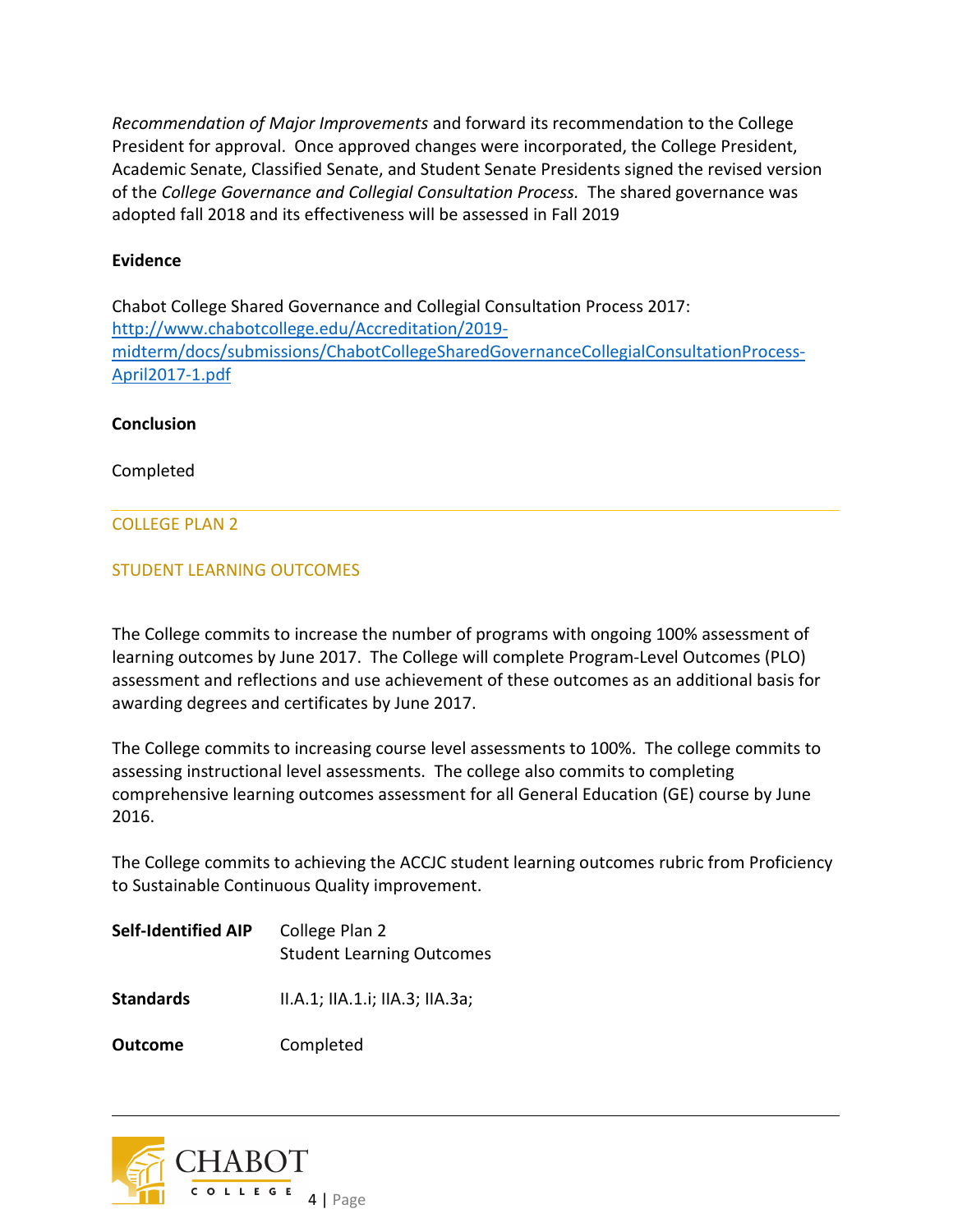#### **Evidence**

Follow-Up Report: [http://www.chabotcollege.edu/Accreditation/2019](http://www.chabotcollege.edu/Accreditation/2019-midterm/docs/submissions/2017%20Chabot%20College%20followup%20report%20to%20the%20ACCJC-1.pdf) [midterm/docs/submissions/2017%20Chabot%20College%20followup%20report%20to%20the%](http://www.chabotcollege.edu/Accreditation/2019-midterm/docs/submissions/2017%20Chabot%20College%20followup%20report%20to%20the%20ACCJC-1.pdf) [20ACCJC-1.pdf](http://www.chabotcollege.edu/Accreditation/2019-midterm/docs/submissions/2017%20Chabot%20College%20followup%20report%20to%20the%20ACCJC-1.pdf)

ACCJC Letter to Chabot:

[http://www.chabotcollege.edu/Accreditation/2019-midterm/docs/submissions/2017-06-](http://www.chabotcollege.edu/Accreditation/2019-midterm/docs/submissions/2017-06-23%20ACCJC-CORRECTED%20LETTER%20Follow%20Up%20Report%20Visit.pdf) [23%20ACCJC-CORRECTED%20LETTER%20Follow%20Up%20Report%20Visit.pdf](http://www.chabotcollege.edu/Accreditation/2019-midterm/docs/submissions/2017-06-23%20ACCJC-CORRECTED%20LETTER%20Follow%20Up%20Report%20Visit.pdf)

#### **Conclusion**

Completed

#### COLLEGE PLAN 3

The College commits to developing ways to address the shortfall in equipment and library materials funding for when the Bond funding runs out.

| <b>Self-Identified AIP</b> | College Plan 3                                 |
|----------------------------|------------------------------------------------|
|                            | <b>Equipment and Library Materials Funding</b> |
|                            |                                                |

**Standards** IIC1.b; IIIC.1.c; IIIC.1.d

#### **Outcome**

Chabot-Las Positas Community College District secured a new Bond, Measure A, and the Board of Trustees has allocated \$1.2 million in equipment funding annually over the first 5 years of the Bond to Chabot College. The Planning Resource and Allocation Committee (PRAC) voted to allocate \$300,000 annually to Library Materials. Chabot College will request through its Shared Governance bodies allocations for additional years through the life of the Bond and continue supporting the Library. PRAC also allocated State funding through both Lottery and Instructional Equipment and Library Materials Block Grant to fund Program Review equipment and materials requests from the Library. The Instructional Services & Technology Committee allocates the funding to projects for equipment. District ITS utilizes Bond funds from their allocation for eligible equipment and technology needs annually, including for Library.

The current PRAC work-group College Resource Allocation Model (CRAM) had developed a plan for ongoing baseline budget allocation in Lottery and Instructional Equipment and Library Materials Block Grant. Each Division will receive a set percentage of the funding allocated from

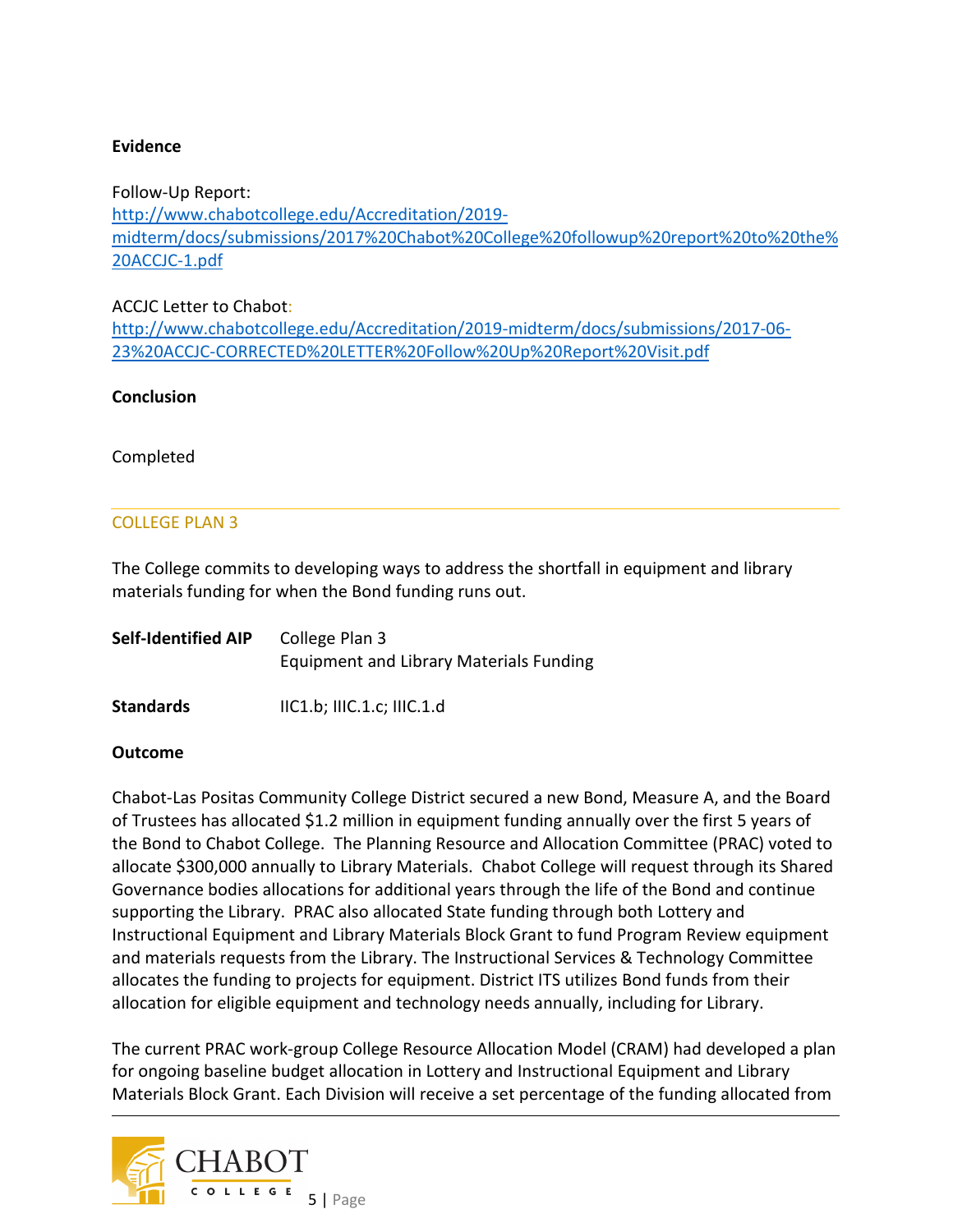the State annually; with a percentage to be re-assessed on a regular cycle. In this way, the Library would receive baseline funding through this mechanism. The CRAM was approved at the February 20, 2019 PRAC meeting. CRAM is also discussing a plan to continue Library funding through the life of the Bond, while beginning process of progressively moving expenditures into other funding sources, including General Fund where possible, to safeguard Library equipment and materials needs once the Bond sunsets.

## **Evidence**

Minutes of PRAC 5/16/2018: [http://www.chabotcollege.edu/Accreditation/2019-midterm/docs/submissions/2018-05-16-](http://www.chabotcollege.edu/Accreditation/2019-midterm/docs/submissions/2018-05-16-PRAC%20Minutes-Approved-09-05-2018%20Measure%20B%20Library%20Laptops.pdf) [PRAC%20Minutes-Approved-09-05-2018%20Measure%20B%20Library%20Laptops.pdf](http://www.chabotcollege.edu/Accreditation/2019-midterm/docs/submissions/2018-05-16-PRAC%20Minutes-Approved-09-05-2018%20Measure%20B%20Library%20Laptops.pdf)

#### PRAC Minutes Approval of CRAM:

[http://www.chabotcollege.edu/Accreditation/2019-midterm/docs/submissions/2018-05-16-](http://www.chabotcollege.edu/Accreditation/2019-midterm/docs/submissions/2018-05-16-Minutes-Approved-09-05-2018.pdf) [Minutes-Approved-09-05-2018.pdf](http://www.chabotcollege.edu/Accreditation/2019-midterm/docs/submissions/2018-05-16-Minutes-Approved-09-05-2018.pdf)

## **Conclusion**

Completed

# IV.A: RESPONSE TO COLLEGE RECOMMENDATIONS FOR IMPROVEMENT

#### RECOMMENDATION 2

In order to improve its effectiveness, the College should document ongoing Service Area Outcomes (SAO) assessments and the appropriate measures implemented to improve services to students in all areas of the College. (I.B.3, I.B.5, II.B.3.a, II.B.3.b, II.B.3.c, II.B.4)

## COLLEGE RESPONSE

The college has implemented a process for assessing SAO's, recording results, and integrating results in the program review and planning and allocation process.

In 2017, Chabot College revised the charge of its longstanding Student Learning Outcomes and Assessment Committee to include Service Area Outcomes and retitled the committee Outcomes and Assessment Committee (OAC). Membership for the committee was additionally revised to include additional classified professionals and faculty from service areas. Policies for assessing SAO's were created and posted to the OAC webpage and

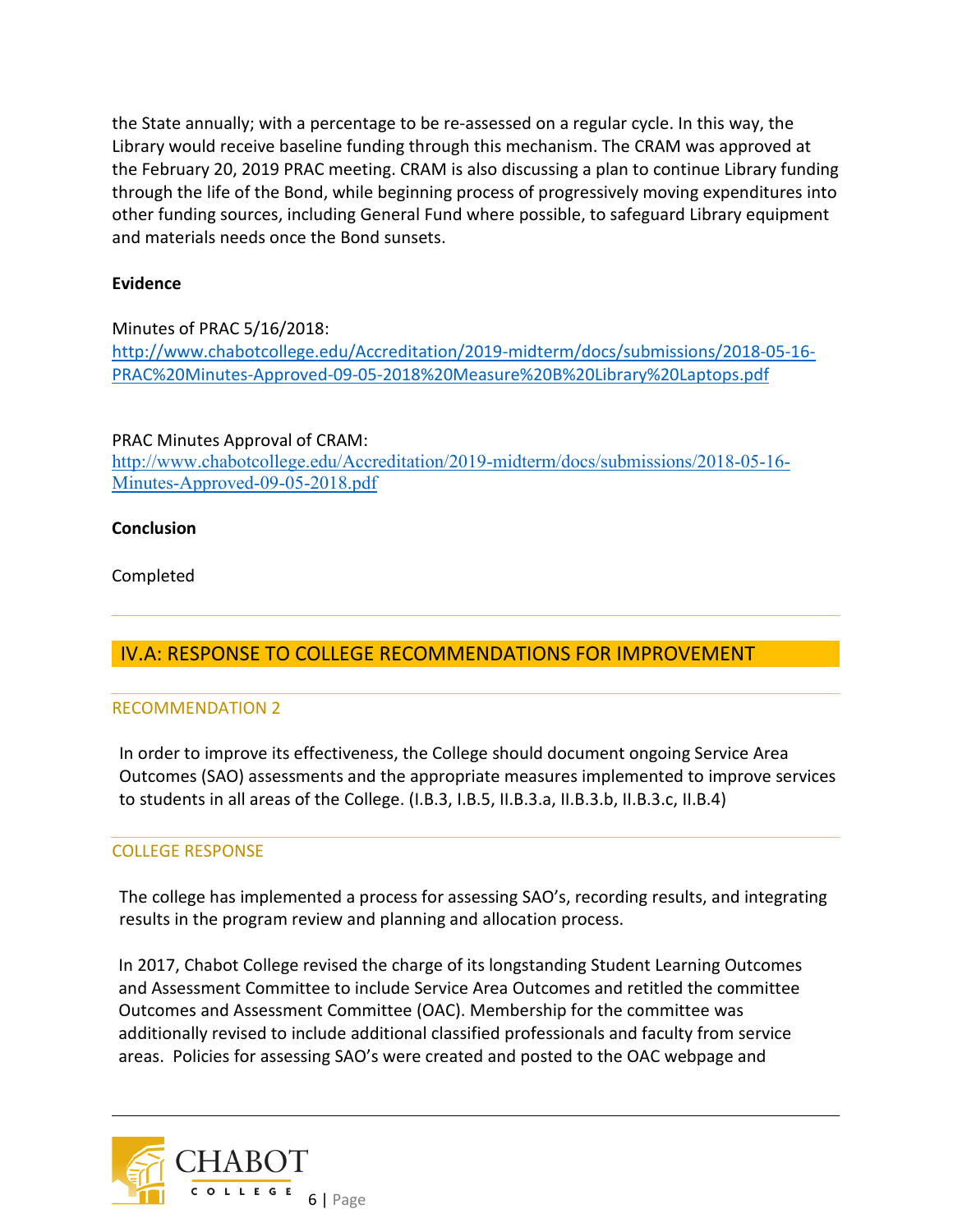meetings were held with service areas to support the documentation of SAO assessments, which existed prior but were not publicly documented.

As part of this process, the College's Program Review process was revised to include SAO assessment results, reflections, and planning items, which are now publicly available on the Program Review Website under each service area.

Examples of SAO assessment, planning, and implementation include:

The Library: One of the library's outcomes is that students who borrow laptops from the Chabot Library will have adequate access to the technology necessary to participate and persist in the courses at the college. The outcome was assessed in 2016/2017 through checkout statistics and demographic analysis, and through student satisfaction surveys. Assessment results showed that 89% of students were satisfied, use is high for disproportionally impacted students, and higher for full-time and part-time students. The need for additional laptops was identified and funded. The library will continue to request additional laptops as needed through the Program Review for both additional laptops and for replacement of outdated or damaged laptops. This type of purchase is an approved expenditure from the ITS Measure A allocation as evidenced by the allocation of funds for laptops in the 2018-2019 Program Review cycle by ITS.

The Career and Transfer Center: One of the Career and Transfer Center's outcomes is to provide services and activities for students to explore university transfer as an option in order to make informed decisions about their future through Transfer Workshops. The outcome was assessed by tracking attendance and by making adjustments to services and activities offered and topics addressed.

Puente: One of Puente's outcomes is that its students will complete Student Success and Support Program (SSSP) components, including assessment, orientation, and student educational plans at higher rates than the college average. The outcome was assessed by tracking competition. Ninety-six percent of Puente students met the outcomes, and the 4% of students not completed made follow-up appointments.

#### **CONCLUSION**

Chabot College has met this recommendation

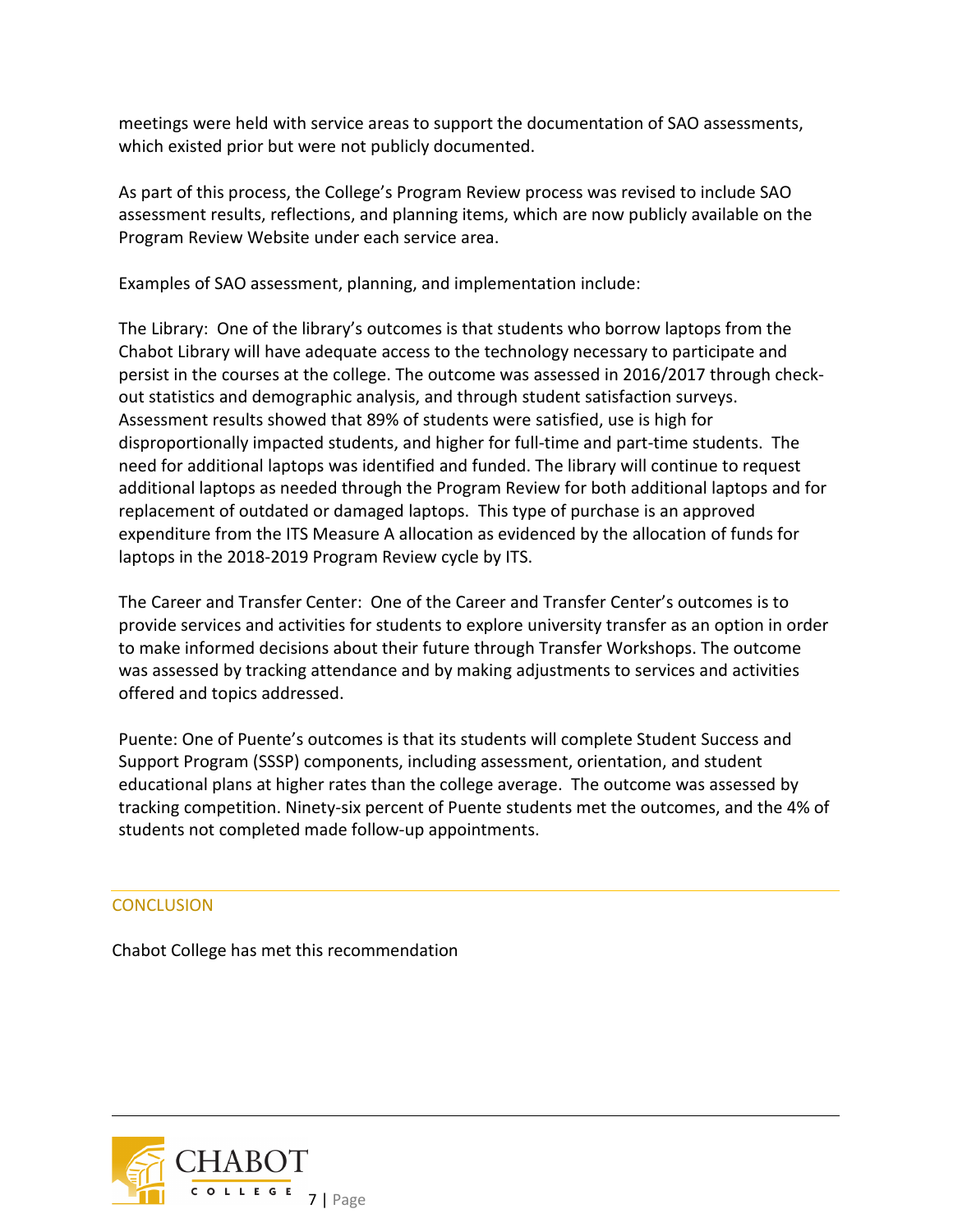#### EVIDENCE CITED

Chabot College Website/Outcomes and Assessment Committee: [http://www.chabotcollege.edu/accreditation/2019](http://www.chabotcollege.edu/accreditation/2019-midterm/docs/submissions/Outcome%20and%20%20Assessment%20-%20Chabot%20College.pdf) [midterm/docs/submissions/Outcome%20and%20%20Assessment%20-](http://www.chabotcollege.edu/accreditation/2019-midterm/docs/submissions/Outcome%20and%20%20Assessment%20-%20Chabot%20College.pdf) [%20Chabot%20College.pdf](http://www.chabotcollege.edu/accreditation/2019-midterm/docs/submissions/Outcome%20and%20%20Assessment%20-%20Chabot%20College.pdf)

Chabot College 2017 Follow-up Report: [http://www.chabotcollege.edu/accreditation/2019](http://www.chabotcollege.edu/accreditation/2019-midterm/docs/submissions/2017%20Chabot%20College%20followup%20report%20to%20the%20ACCJC-1.pdf) [midterm/docs/submissions/2017%20Chabot%20College%20followup%20report%20to%20the%](http://www.chabotcollege.edu/accreditation/2019-midterm/docs/submissions/2017%20Chabot%20College%20followup%20report%20to%20the%20ACCJC-1.pdf) [20ACCJC-1.pdf](http://www.chabotcollege.edu/accreditation/2019-midterm/docs/submissions/2017%20Chabot%20College%20followup%20report%20to%20the%20ACCJC-1.pdf)

## Service Area Outcomes Planning Meeting Agendas:

[http://www.chabotcollege.edu/accreditation/2019](http://www.chabotcollege.edu/accreditation/2019-midterm/docs/submissions/service%20area%20outcomes%20assessment%20meeting%20Agenda%201.pdf) [midterm/docs/submissions/service%20area%20outcomes%20assessment%20meeting%20Agen](http://www.chabotcollege.edu/accreditation/2019-midterm/docs/submissions/service%20area%20outcomes%20assessment%20meeting%20Agenda%201.pdf) [da%201.pdf](http://www.chabotcollege.edu/accreditation/2019-midterm/docs/submissions/service%20area%20outcomes%20assessment%20meeting%20Agenda%201.pdf)

Outcome and Assessment Meeting, September 24, 2018: http://www.chabotcollege.edu/accreditation/2019 midterm/docs/submissions/2017%20Chabot%20College%20followup%20report%20to%20the% 20ACCJC-1.pdf

Outcome & Assessment agenda November 17, 2017: [http://www.chabotcollege.edu/accreditation/2019](http://www.chabotcollege.edu/accreditation/2019-midterm/docs/submissions/Outcomes%20and%20Assessment%20Agenda-Minutes%202017%2010%2017.pdf) [midterm/docs/submissions/Outcomes%20and%20Assessment%20Agenda-](http://www.chabotcollege.edu/accreditation/2019-midterm/docs/submissions/Outcomes%20and%20Assessment%20Agenda-Minutes%202017%2010%2017.pdf)[Minutes%202017%2010%2017.pdf](http://www.chabotcollege.edu/accreditation/2019-midterm/docs/submissions/Outcomes%20and%20Assessment%20Agenda-Minutes%202017%2010%2017.pdf)

Outcome & Assessment Minutes November, 17, 2019: [http://www.chabotcollege.edu/accreditation/2019](http://www.chabotcollege.edu/accreditation/2019-midterm/docs/submissions/Outcomes%20and%20Assessment%20Minutes%20November%2017%202017.pdf) [midterm/docs/submissions/Outcomes%20and%20Assessment%20Minutes%20November%2017](http://www.chabotcollege.edu/accreditation/2019-midterm/docs/submissions/Outcomes%20and%20Assessment%20Minutes%20November%2017%202017.pdf) [%202017.pdf](http://www.chabotcollege.edu/accreditation/2019-midterm/docs/submissions/Outcomes%20and%20Assessment%20Minutes%20November%2017%202017.pdf)

Shared Governance and Collegial Consultation Process, see page 6: [http://www.chabotcollege.edu/accreditation/2019](http://www.chabotcollege.edu/accreditation/2019-midterm/docs/submissions/Shared%20Governance%20committee%20-%20Chabot%20College.pdf) [midterm/docs/submissions/Shared%20Governance%20committee%20-](http://www.chabotcollege.edu/accreditation/2019-midterm/docs/submissions/Shared%20Governance%20committee%20-%20Chabot%20College.pdf) [%20Chabot%20College.pdf](http://www.chabotcollege.edu/accreditation/2019-midterm/docs/submissions/Shared%20Governance%20committee%20-%20Chabot%20College.pdf)

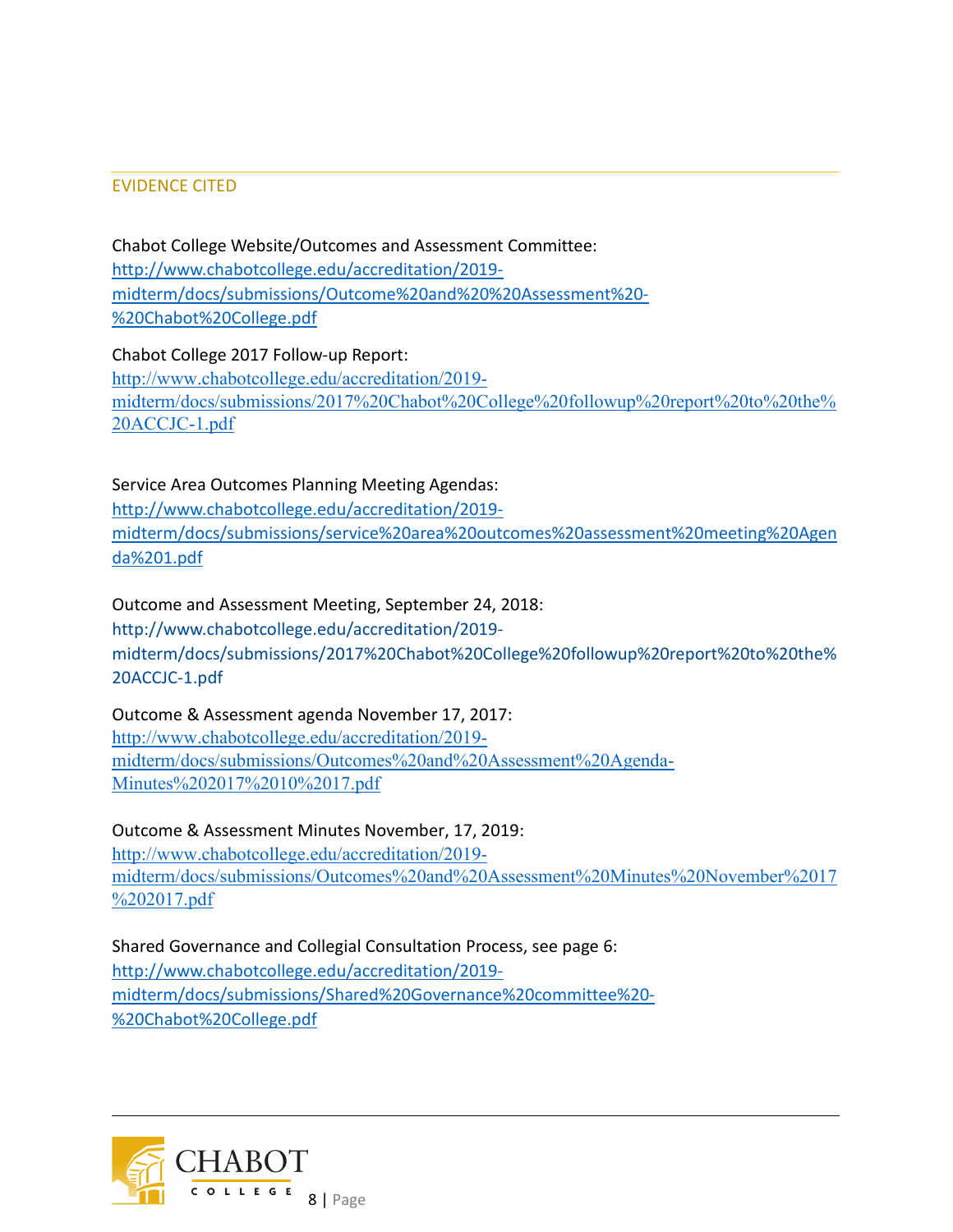Service Area Outcomes Assessment Results, Reflections and Modifications in Program Review: [http://www.chabotcollege.edu/accreditation/2019-](http://www.chabotcollege.edu/accreditation/2019-midterm/docs/submissions/Service%20Area%20Outcomes%20Assessment%20Results%20in%20Program%20Review.pdf)

[midterm/docs/submissions/Service%20Area%20Outcomes%20Assessment%20Results%20in%2](http://www.chabotcollege.edu/accreditation/2019-midterm/docs/submissions/Service%20Area%20Outcomes%20Assessment%20Results%20in%20Program%20Review.pdf) [0Program%20Review.pdf](http://www.chabotcollege.edu/accreditation/2019-midterm/docs/submissions/Service%20Area%20Outcomes%20Assessment%20Results%20in%20Program%20Review.pdf)

## ITS Bond Funding of Laptops: 2018-19 Program Technology Request –

[http://www.chabotcollege.edu/governance/instructional-services-technology-committee/program](http://www.chabotcollege.edu/governance/instructional-services-technology-committee/program-review.php)[review.php](http://www.chabotcollege.edu/governance/instructional-services-technology-committee/program-review.php)

PRAC Minutes for Measure A Library Funding 05-16-2019:

[http://www.chabotcollege.edu/accreditation/2019-midterm/docs/submissions/2018-05-16-](http://www.chabotcollege.edu/accreditation/2019-midterm/docs/submissions/2018-05-16-PRAC%20Minutes-Approved-09-05-2018%20Measure%20B%20Library%20Laptops.pdf) [PRAC%20Minutes-Approved-09-05-2018%20Measure%20B%20Library%20Laptops.pdf](http://www.chabotcollege.edu/accreditation/2019-midterm/docs/submissions/2018-05-16-PRAC%20Minutes-Approved-09-05-2018%20Measure%20B%20Library%20Laptops.pdf)

CRAM Workgroup's College Resource Allocation Model: [http://www.chabotcollege.edu/accreditation/2019](http://www.chabotcollege.edu/accreditation/2019-midterm/docs/submissions/CRAM%20Model%20Approved%20at%20PACT%20meeting%20February%2020%202019.pdf) [midterm/docs/submissions/CRAM%20Model%20Approved%20at%20PACT%20meeting%20Fe](http://www.chabotcollege.edu/accreditation/2019-midterm/docs/submissions/CRAM%20Model%20Approved%20at%20PACT%20meeting%20February%2020%202019.pdf) [bruary%2020%202019.pdf](http://www.chabotcollege.edu/accreditation/2019-midterm/docs/submissions/CRAM%20Model%20Approved%20at%20PACT%20meeting%20February%2020%202019.pdf)

#### CRAM model Approved at PACT meeting, February 20, 2019:

[http://www.chabotcollege.edu/accreditation/2019-midterm/docs/submissions/2019-02-20-](http://www.chabotcollege.edu/accreditation/2019-midterm/docs/submissions/2019-02-20-CRAM-Workgroup-Budget-Process-Proposal-to-PRAC-Ongoing%20Library%20Funding.pdf) [CRAM-Workgroup-Budget-Process-Proposal-to-PRAC-Ongoing%20Library%20Funding.pdf](http://www.chabotcollege.edu/accreditation/2019-midterm/docs/submissions/2019-02-20-CRAM-Workgroup-Budget-Process-Proposal-to-PRAC-Ongoing%20Library%20Funding.pdf)

#### RECOMMENDATION 3

To improve its effectiveness, the College needs to complete, document, and communicate the new shared governance structure and evaluate the effectiveness to make needed improvements. (Standards I.B.I, I.B.2, I.B.3, I.B.4, I.B.6, IV.A.I, IV.A.2, IV.A.3, IV.A.5, IV.B.2.a, IV.B.2.b, IV.B.2.d, IV.B.3.g)

#### COLLEGE RESPONSE

In 2015, President Sperling submitted a Letter of Interest requesting technical assistance from the California Community College's Institutional Effectiveness Partnership Initiative (IEPI). In her letter, she described the college's interest in improving the nexus between our college planning and resource allocation recommendations arising through our shared governance structure. This single area of interest was defined as having three areas of focus: (1) Planning and Resource Allocation; (2) Shared Governance Structure; (3) Institutionalizing Institutional Effectiveness.

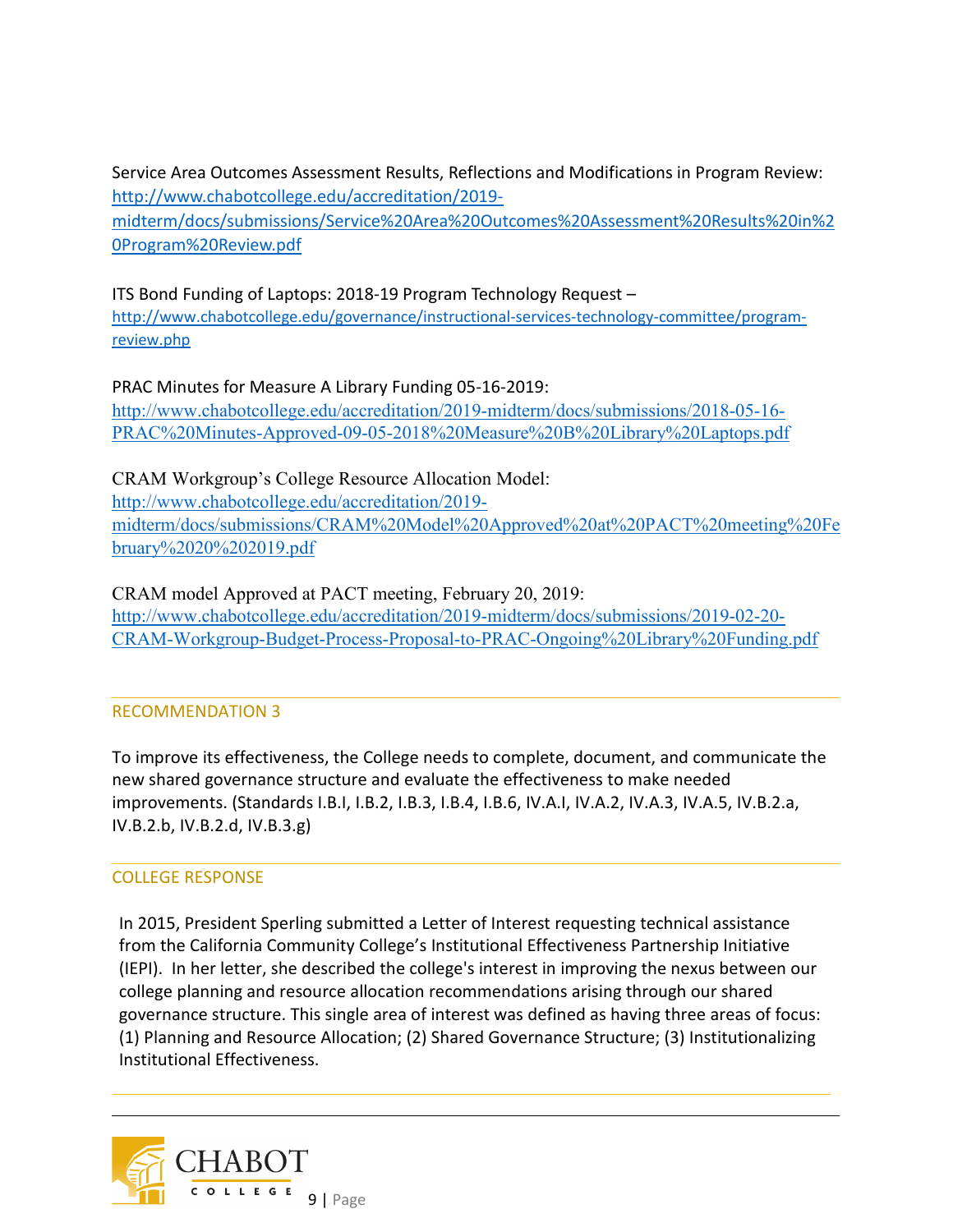President Sperling's request was approved in Spring 2016 and the College formed an ad hoc IEPI workgroup to collaborate with the Partnership Resource Team (PRT) to further the College's progress in these areas. During their initial visit in March 2016, the PRT met with the IEPI workgroup, senior administration, Academic and Classified Senates, the College Budget Committee, and the Planning, Review and Budget Council (PRBC) to gain a better understanding of our focus areas and desired outcomes.

Starting with the draft shared governance structure developed by the Academic Senate as the foundational document, the IEPI Workgroup then reviewed best practices from other community colleges to develop a revised governance structure. The workgroup presented the revised governance structure to the campus community, solicited feedback to identify ways to improve the proposed structure, and developed subsequent drafts based on that feedback. The final draft of the model was approved by the senates (Academic, Classified, and Student) and the College President, and was implemented in Fall 2017.

The Institutional Effectiveness Partnership Initiative (IEPI) Workgroup gathered feedback throughout the 2017-2018 academic year and met with shared governance committee chairs and Senate Presidents on April 20, 2018, to get their perspectives. In May 2018, a Shared Governance Survey was sent college-wide requesting for feedback on the new structure and process. Preliminary results and recommendations were provided to the Senate Presidents and Committee Chairs at their Chairs Training in August 2018. The complete and final Shared Governance Assessment packet was sent to the College and Senate Presidents in February 2019 with the recommendation that the Senates, in consultation with their Committee Tri-Chairs/Co-Chairs/Chairs and Representatives, review and approve the *2017-2018 Minor Revisions & Recommendation of Major Improvements* and forward its recommendation to the College President for approval. Once approved changes were incorporated, for the College President, Academic Senate, Classified Senate, and Student Senate Presidents to sign the revised version of the *College Governance and Collegial Consultation Process.* The shared governance was adopted fall 2018 and its effectiveness will be assessed in Fall 2019

#### **CONCLUSION**

Chabot College has met this recommendation.

#### EVIDENCE CITED

Chabot College Institutional Effective Partnership Initiative (IEPI): [http://www.chabotcollege.edu/accreditation/2019](http://www.chabotcollege.edu/accreditation/2019-midterm/docs/submissions/Chabot%20College%20Institutional%20Effective%20Partnership%20Initiative%20-%20IEPI.pdf) [midterm/docs/submissions/Chabot%20College%20Institutional%20Effective%20Partnership%2](http://www.chabotcollege.edu/accreditation/2019-midterm/docs/submissions/Chabot%20College%20Institutional%20Effective%20Partnership%20Initiative%20-%20IEPI.pdf) [0Initiative%20-%20IEPI.pdf](http://www.chabotcollege.edu/accreditation/2019-midterm/docs/submissions/Chabot%20College%20Institutional%20Effective%20Partnership%20Initiative%20-%20IEPI.pdf)

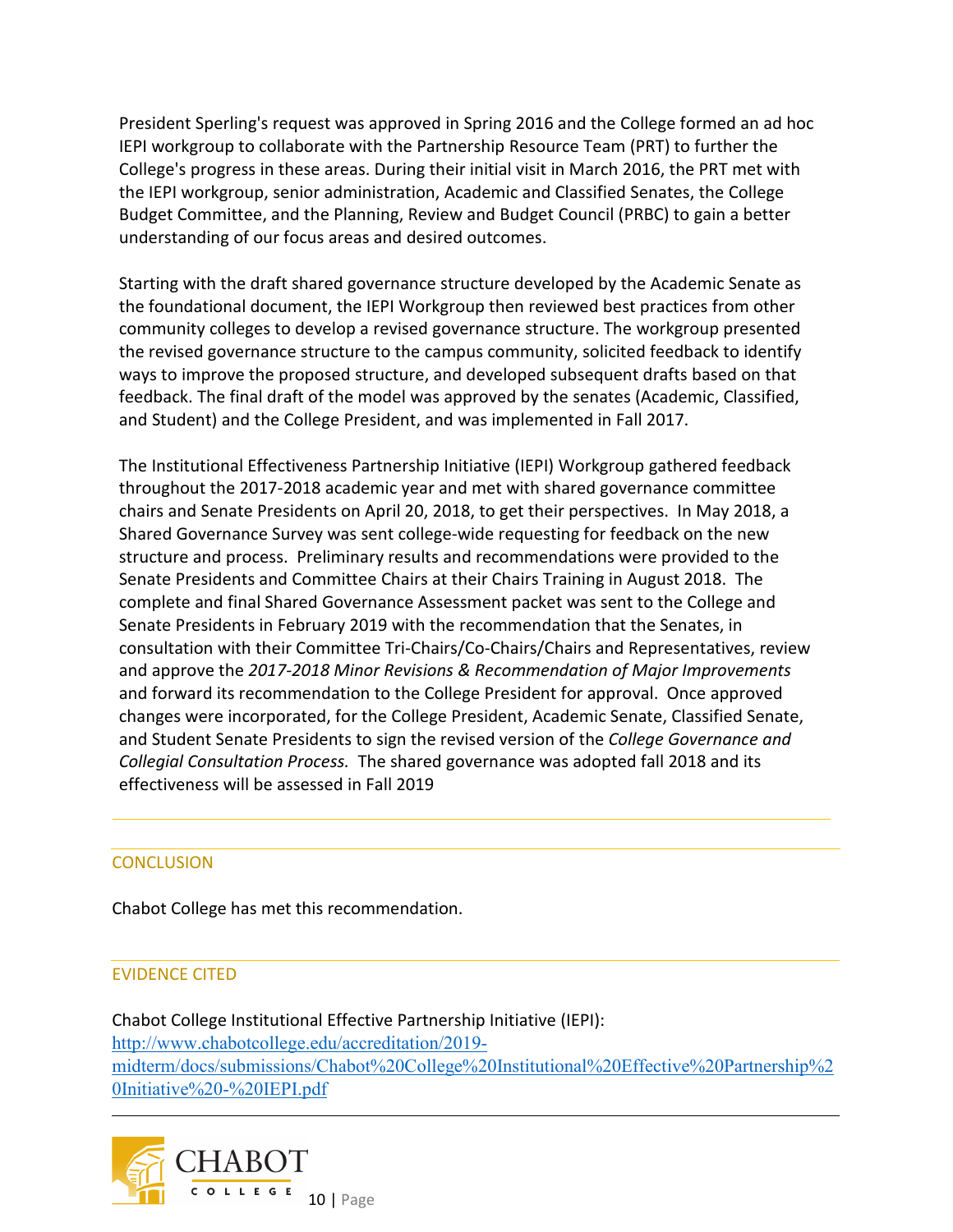## IEPI Innovation and Effectiveness Plan:

[http://www.chabotcollege.edu/accreditation/2019](http://www.chabotcollege.edu/accreditation/2019-midterm/docs/submissions/IEPI%20Innovation%20and%20Effectiveness%20Plan%20Chabot%20College.pdf) [midterm/docs/submissions/IEPI%20Innovation%20and%20Effectiveness%20Plan%20Chabot%2](http://www.chabotcollege.edu/accreditation/2019-midterm/docs/submissions/IEPI%20Innovation%20and%20Effectiveness%20Plan%20Chabot%20College.pdf) [0College.pdf](http://www.chabotcollege.edu/accreditation/2019-midterm/docs/submissions/IEPI%20Innovation%20and%20Effectiveness%20Plan%20Chabot%20College.pdf)

Shared Governance and Collegial Consultation Process: [http://www.chabotcollege.edu/accreditation/2019](http://www.chabotcollege.edu/accreditation/2019-midterm/docs/submissions/ChabotCollegeSharedGovernanceCollegialConsultationProcess-April2017-1.pdf) [midterm/docs/submissions/ChabotCollegeSharedGovernanceCollegialConsultationProcess-](http://www.chabotcollege.edu/accreditation/2019-midterm/docs/submissions/ChabotCollegeSharedGovernanceCollegialConsultationProcess-April2017-1.pdf)[April2017-1.pdf](http://www.chabotcollege.edu/accreditation/2019-midterm/docs/submissions/ChabotCollegeSharedGovernanceCollegialConsultationProcess-April2017-1.pdf)

## RECOMMENDATION 4

In order to improve its effectiveness, the College should evaluate its process for prioritization of classified staff positions and make modifications as needed. (III.A.2)

## COLLEGE RESPONSE

In spring 2014, the College identified a need to revise the classified prioritization process to better align classified hiring decisions with the integrated planning and resource allocation process. A workgroup consisting of members of the Planning, Review, and Budget Council (PRBC), Classified Senate representatives, and an administrative representative was formed to develop and propose a process. The workgroup began by reviewing the draft classified prioritization process developed and piloted at College several years prior and classified prioritization processes utilized by other community colleges. In fall 2014, the workgroup presented the revised process to the College shared governance community and it was approved by College Council and the College President in November 2014 for implementation beginning with positions requested for FY 2015-16.

As part of the approved classified prioritization process, the Classified Senate established a subcommittee called the Classified Prioritization Committee to oversee and assess the annual classified prioritization process. Below is a summary of the Classified Prioritization Committee's assessment of the process thus far.

Assessment of the first annual prioritization cycle resulted in: (1) revision of the prioritization process timeline to better align with the district and college budget calendar, and (2) revision of the program review process to require requests for new classified professional positions use the *Classified Professionals Staffing Request* form, requiring requesters to provide a detailed justification for the requested position.

Assessment of the second annual prioritization cycle resulted in Classified Senate making a recommendation to the College President that restricted-funded positions need to be

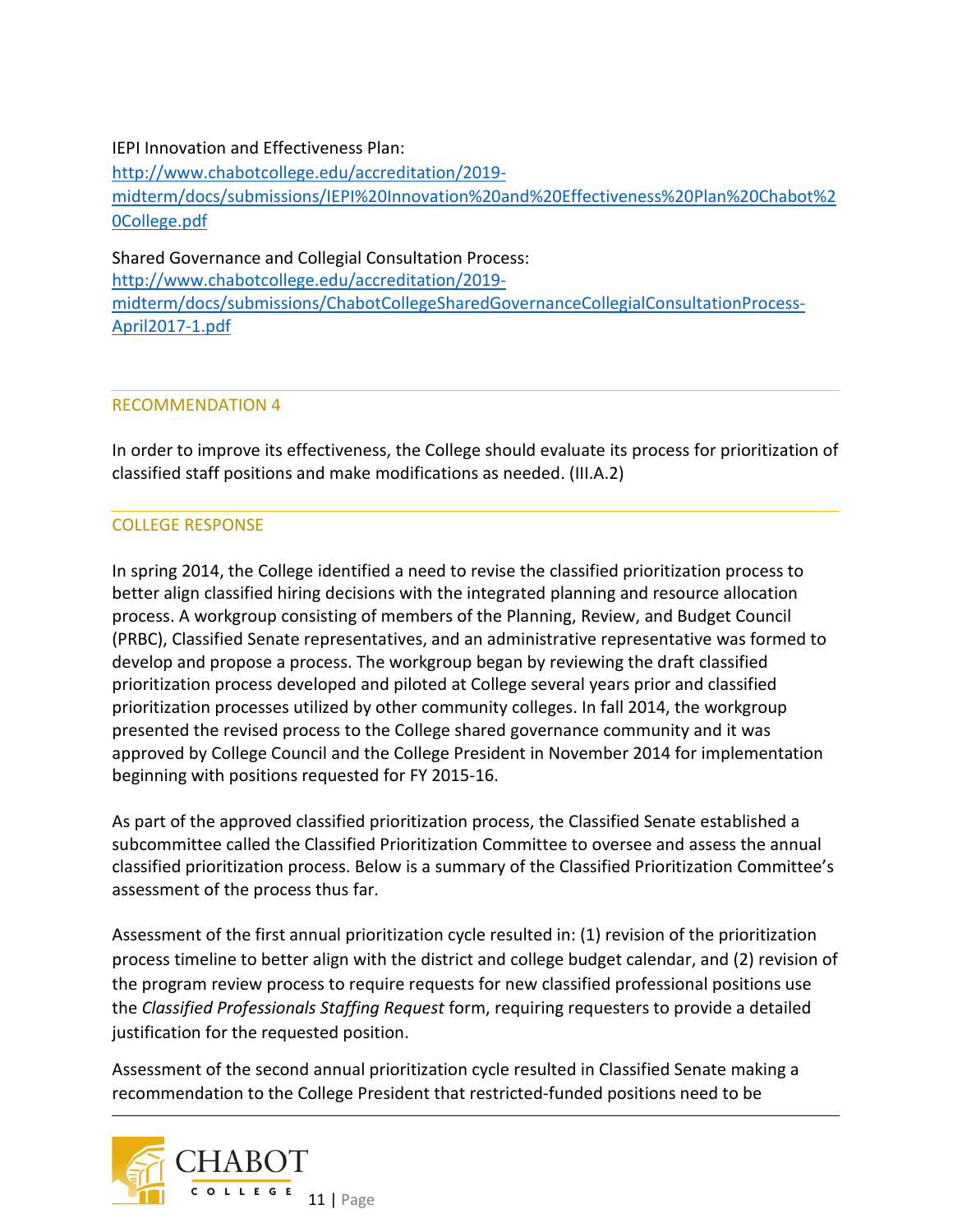integrated into the prioritization process. During this cycle, the College received Strong Workforce Program funds from the state and new classified professional positions were requested through a newly created Strong Workforce Program funds allocation process at the College.

Assessment of the third annual prioritization cycle resulted in the decision to add a faculty member and an administrative representative to the Classified Prioritization Committee to increase awareness and investment in the process across constituency groups. Additionally, it was decided that in the next cycle, the prioritized list would be presented with all positions ranked in numerical order as opposed to simply indicating whether a position is a 1-high, 2 medium, or 3-low priority position as had been done in previous cycles.

Assessment of the fourth annual prioritization cycle is still underway. Preliminary assessment has revealed that the prioritization process is being utilized for unrestricted-funded positions, but restricted-funded positions continue to be prioritized through separate processes outside the current integrated planning and resource allocation process.

## **CONCLUSION**

Chabot College has met this recommendation.

#### EVIDENCE CITED

Classified Prioritization Committee Website: [http://www.chabotcollege.edu/accreditation/2019](http://www.chabotcollege.edu/accreditation/2019-midterm/docs/submissions/Classified%20Prioritization%20Commitee%20Website-%20Chabot%20College.pdf) [midterm/docs/submissions/Classified%20Prioritization%20Commitee%20Website-](http://www.chabotcollege.edu/accreditation/2019-midterm/docs/submissions/Classified%20Prioritization%20Commitee%20Website-%20Chabot%20College.pdf) [%20Chabot%20College.pdf](http://www.chabotcollege.edu/accreditation/2019-midterm/docs/submissions/Classified%20Prioritization%20Commitee%20Website-%20Chabot%20College.pdf)

Classified Prioritization Process: [http://www.chabotcollege.edu/accreditation/2019](http://www.chabotcollege.edu/accreditation/2019-midterm/docs/submissions/Classified%20PrioritizationProcess.pdf) [midterm/docs/submissions/Classified%20PrioritizationProcess.pdf](http://www.chabotcollege.edu/accreditation/2019-midterm/docs/submissions/Classified%20PrioritizationProcess.pdf)

Classified Professional Staffing Request Form: [http://www.chabotcollege.edu/accreditation/2019](http://www.chabotcollege.edu/accreditation/2019-midterm/docs/submissions/ClassifiedProfessionalStaffingRequestForm.pdf) [midterm/docs/submissions/ClassifiedProfessionalStaffingRequestForm.pdf](http://www.chabotcollege.edu/accreditation/2019-midterm/docs/submissions/ClassifiedProfessionalStaffingRequestForm.pdf)

Classified Prioritization Committee/Senate's Recommendations to the President: 2018-19 Cycle:

[http://www.chabotcollege.edu/accreditation/2019](http://www.chabotcollege.edu/accreditation/2019-midterm/docs/submissions/Cassified%20Priotization%20Committee%20and%20Senate%20Recommendation-to-President-18-19.pdf) [midterm/docs/submissions/Cassified%20Priotization%20Committee%20and%20Senate%20Rec](http://www.chabotcollege.edu/accreditation/2019-midterm/docs/submissions/Cassified%20Priotization%20Committee%20and%20Senate%20Recommendation-to-President-18-19.pdf) [ommendation-to-President-18-19.pdf](http://www.chabotcollege.edu/accreditation/2019-midterm/docs/submissions/Cassified%20Priotization%20Committee%20and%20Senate%20Recommendation-to-President-18-19.pdf)

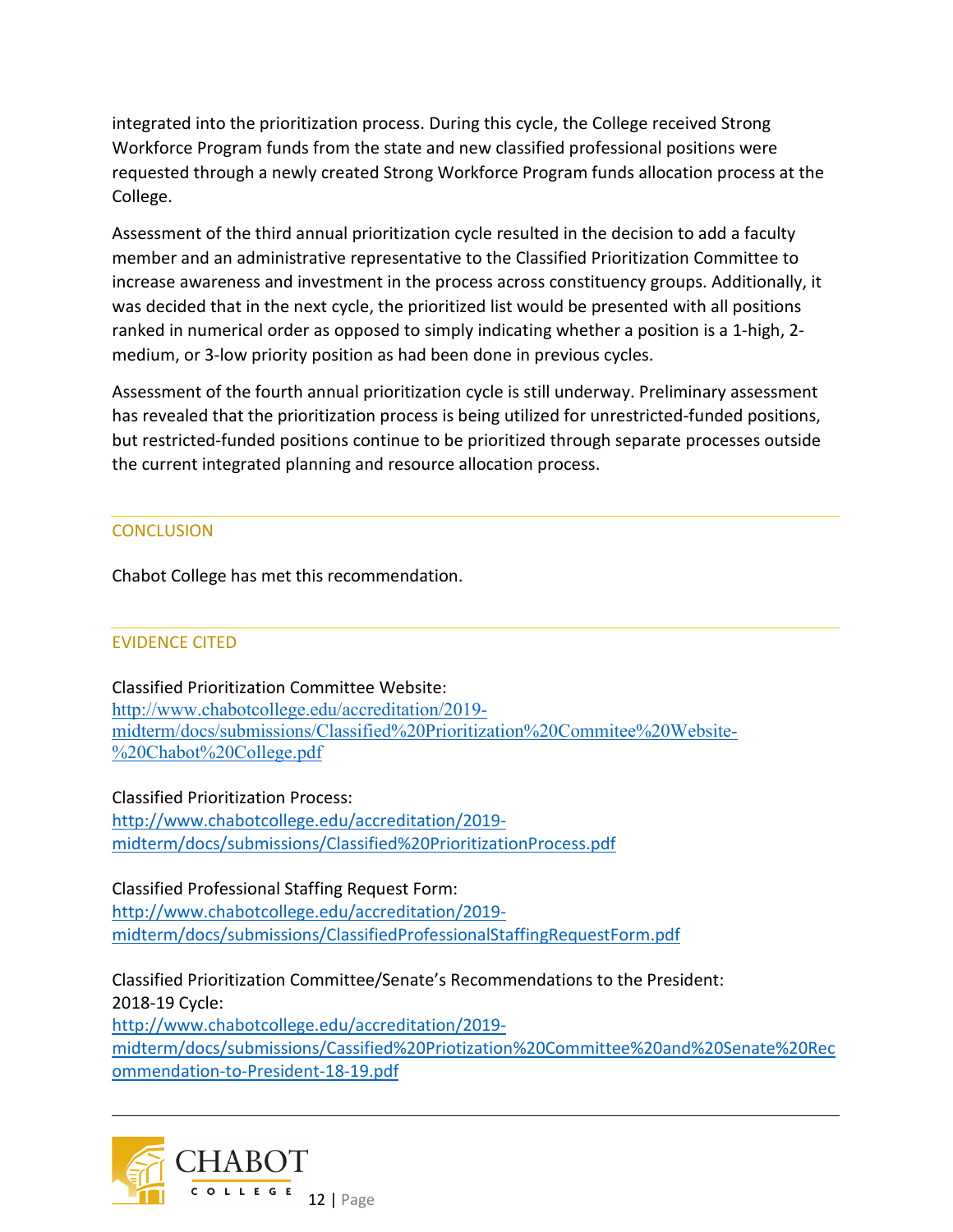2017-18 Cycle:

[http://www.chabotcollege.edu/accreditation/2019](http://www.chabotcollege.edu/accreditation/2019-midterm/docs/submissions/Classified%20Prioritization%20Recommendation-to-President-17-18.pdf) [midterm/docs/submissions/Classified%20Prioritization%20Recommendation-to-President-17-](http://www.chabotcollege.edu/accreditation/2019-midterm/docs/submissions/Classified%20Prioritization%20Recommendation-to-President-17-18.pdf) [18.pdf](http://www.chabotcollege.edu/accreditation/2019-midterm/docs/submissions/Classified%20Prioritization%20Recommendation-to-President-17-18.pdf)

#### 2016-17 Cycle:

[http://www.chabotcollege.edu/accreditation/2019](http://www.chabotcollege.edu/accreditation/2019-midterm/docs/submissions/Classified%20Prioitiation%20Recommendation-to-President-16-17.pdf) [midterm/docs/submissions/Classified%20Prioitiation%20Recommendation-to-President-16-](http://www.chabotcollege.edu/accreditation/2019-midterm/docs/submissions/Classified%20Prioitiation%20Recommendation-to-President-16-17.pdf) [17.pdf](http://www.chabotcollege.edu/accreditation/2019-midterm/docs/submissions/Classified%20Prioitiation%20Recommendation-to-President-16-17.pdf)

#### 2015-16 Cycle:

[http://www.chabotcollege.edu/accreditation/2019](http://www.chabotcollege.edu/accreditation/2019-midterm/docs/submissions/Classified%20Prioritization%20Recommendation%20to%20President%2015-16.pdf) [midterm/docs/submissions/Classified%20Prioritization%20Recommendation%20to%20Preside](http://www.chabotcollege.edu/accreditation/2019-midterm/docs/submissions/Classified%20Prioritization%20Recommendation%20to%20President%2015-16.pdf) [nt%2015-16.pdf](http://www.chabotcollege.edu/accreditation/2019-midterm/docs/submissions/Classified%20Prioritization%20Recommendation%20to%20President%2015-16.pdf)

#### RECOMMENDATION 5

In order to improve its effectiveness, the College should adopt a process for prioritization of administrative positions, and evaluate the effectiveness of that process. (III.A.2)

## COLLEGE RESPONSE

During the June 8, 2016 Deans' Planning Retreat, a draft Administrative Prioritization process was developed. This draft was reviewed by the IEPI Workgroup (see IEPI Workgroup description in Recommendation #3 College Response) as part of their process to revise the College's shared governance structure. The Workgroup recommended expanding the membership of the Administrative Prioritization Committee which was listed as "All College Administrators" to include the Academic Senate President and Classified Senate President for a more global perspective in the process. The Vice President of Academic Services and Deans then discussed and further refined the Administrative Prioritization process at the Deans' Planning Retreat on March 20, 2017.

On March 28, 2017 and January, 23, 2019, the revised Administrative Prioritization process was vetted at the All College Administrator Meeting. The process was then reviewed by the Planning & Resource Allocation Committee (PRAC) multiple times in Spring 2018. Academic Senate and Classified Senate Presidents took the draft to their respective Senates for feedback. One additional recommendation that was incorporated into the final version was the inclusion of 1 Faculty Association representative and 1 SEIU representative on the Administrative Prioritization Committee. PRAC voted to recommend the process on May 16, 2018 and forwarded its recommendation to President Sperling. President Sperling reviewed the recommendation with the college executive team and approved on January 29,

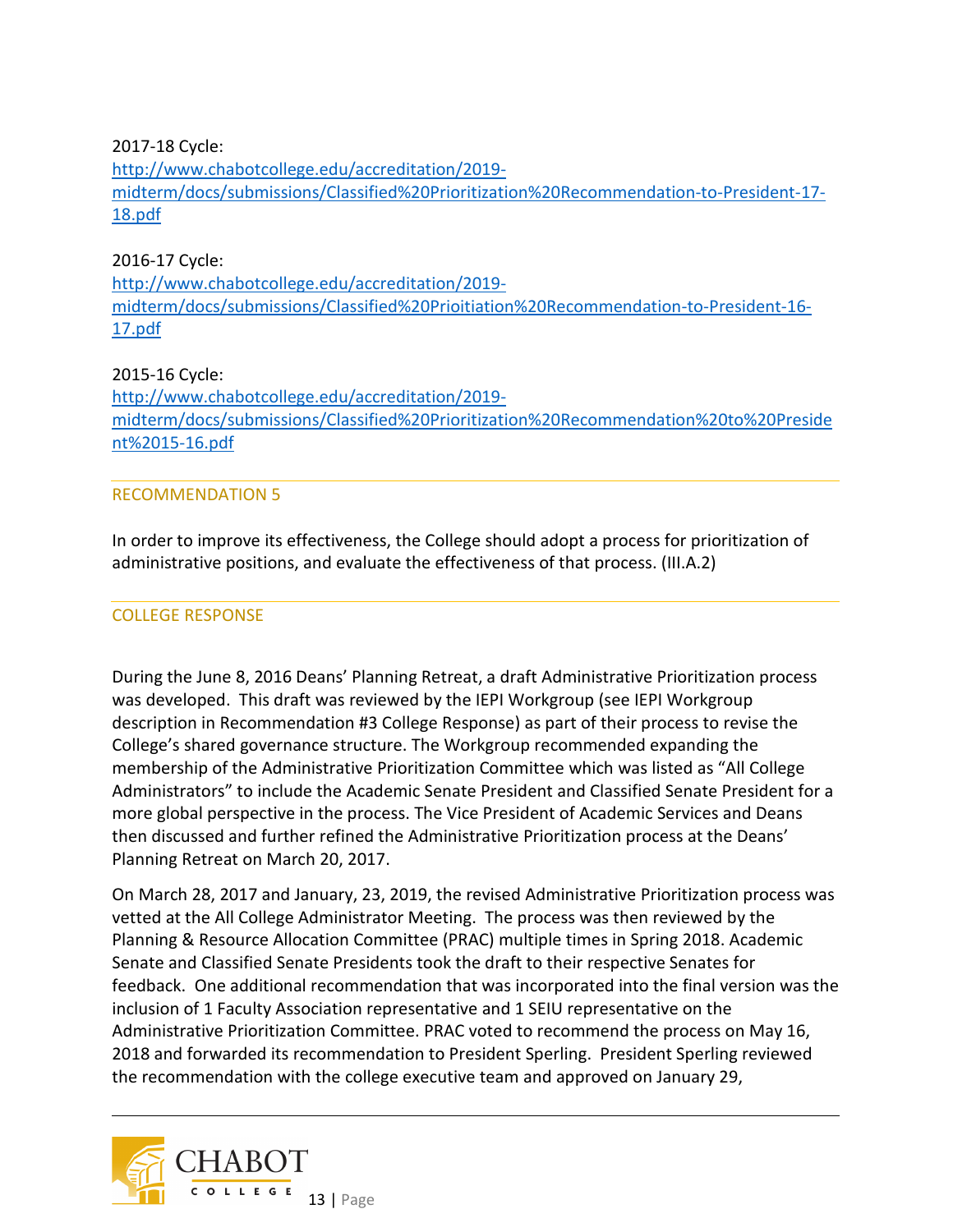2019. Implementation of the new process is to begin in Spring 2019 and will be assessed in Spring 2020 as part of the annual assessment of the shared governance structure and process. Revisions will be based on the assessment as needed.

The Administrative Prioritization Committee is included in the final vetted and approved new Shared Governance structure with the purpose to "*Prioritize new administrator position requests in alignment with the college mission and strategic plan*."

#### **CONCLUSION**

Chabot College has met this recommendation.

#### EVIDENCE CITED

Governance – Shared Governance and Collegial Consolation Process: [http://www.chabotcollege.edu/accreditation/2019](http://www.chabotcollege.edu/accreditation/2019-midterm/docs/submissions/ChabotCollegeSharedGovernanceCollegialConsultationProcess-April2017-1.pdf) [midterm/docs/submissions/ChabotCollegeSharedGovernanceCollegialConsultationProcess-](http://www.chabotcollege.edu/accreditation/2019-midterm/docs/submissions/ChabotCollegeSharedGovernanceCollegialConsultationProcess-April2017-1.pdf)[April2017-1.pdf](http://www.chabotcollege.edu/accreditation/2019-midterm/docs/submissions/ChabotCollegeSharedGovernanceCollegialConsultationProcess-April2017-1.pdf)

Administrative Prioritization Process: [http://www.chabotcollege.edu/accreditation/2019](http://www.chabotcollege.edu/accreditation/2019-midterm/docs/submissions/ChabotCollegeSharedGovernanceCollegialConsultationProcess-April2017-1.pdf) [midterm/docs/submissions/ChabotCollegeSharedGovernanceCollegialConsultationProcess-](http://www.chabotcollege.edu/accreditation/2019-midterm/docs/submissions/ChabotCollegeSharedGovernanceCollegialConsultationProcess-April2017-1.pdf)[April2017-1.pdf](http://www.chabotcollege.edu/accreditation/2019-midterm/docs/submissions/ChabotCollegeSharedGovernanceCollegialConsultationProcess-April2017-1.pdf)

#### RECOMMENDATION 6

In order to improve its effectiveness, the College is urged to update their committee webpages to reflect current information. (Standards IV.A, IV.A.1, IV.A.2, IV.A.2.a)

#### COLLEGE RESPONSE

All committees are currently listed on the Governance website and each committee has its own webpage. The chairs of each respective committee are responsible for keeping it updated and current as defined in the Shared Governance and Collegial Consultation Process. When requested, training is provided on how to update committee website.

All Committees follow the agenda and minutes templates with roles and responsibilities defined in the Committee Guidelines.

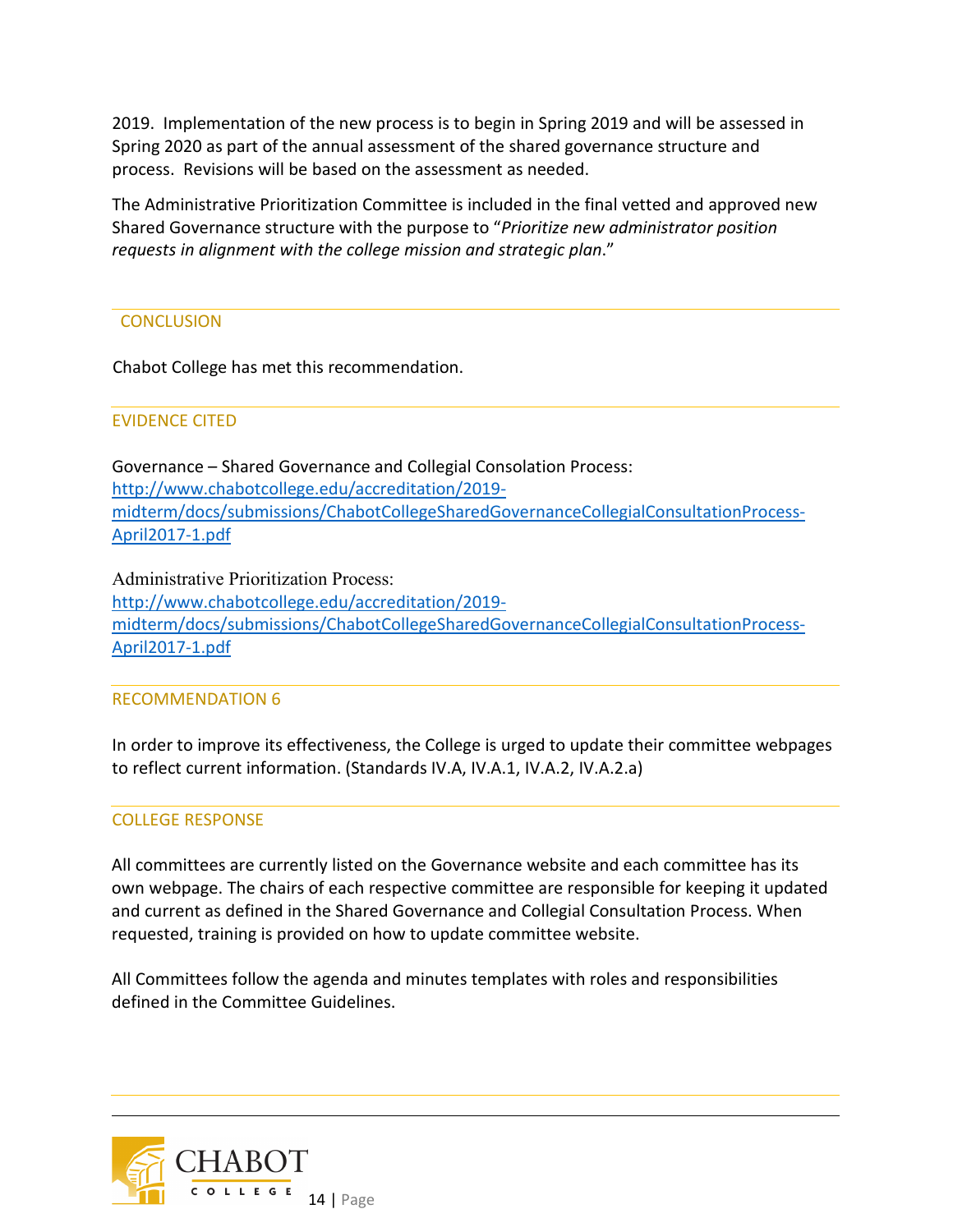**CONCLUSION** Chabot College has met this recommendation.

#### EVIDENCE CITED

Chabot College Shared Governance Committee Homepage: [http://www.chabotcollege.edu/accreditation/2019](http://www.chabotcollege.edu/accreditation/2019-midterm/docs/submissions/Shared%20Governance%20committee%20-%20Chabot%20College.pdf) [midterm/docs/submissions/Shared%20Governance%20committee%20-](http://www.chabotcollege.edu/accreditation/2019-midterm/docs/submissions/Shared%20Governance%20committee%20-%20Chabot%20College.pdf) [%20Chabot%20College.pdf](http://www.chabotcollege.edu/accreditation/2019-midterm/docs/submissions/Shared%20Governance%20committee%20-%20Chabot%20College.pdf)

Shared Governance Committee Guidelines (page 6 & 7): [http://www.chabotcollege.edu/accreditation/2019](http://www.chabotcollege.edu/accreditation/2019-midterm/docs/submissions/chabotcollegesharedgovernancecollegialconsultationprocess-april2017.pdf) [midterm/docs/submissions/chabotcollegesharedgovernancecollegialconsultationprocess](http://www.chabotcollege.edu/accreditation/2019-midterm/docs/submissions/chabotcollegesharedgovernancecollegialconsultationprocess-april2017.pdf)[april2017.pdf](http://www.chabotcollege.edu/accreditation/2019-midterm/docs/submissions/chabotcollegesharedgovernancecollegialconsultationprocess-april2017.pdf)

#### RECOMMENDATION 7

In order to improve its effectiveness, the College needs to provide ongoing professional development for faculty, staff, and administrators to develop a clear understanding of the relationship between outcome assessment results, program review, and effective utilization of data for improvement of student learning to improve communication, innovation, and integrated planning processes and strengthen institutional effectiveness. (Standard I.B.3, I.B.6, II.A.2.e, II.A.2.i, II.A.6.c, III.A.5)

#### COLLEGE RESPONSE

The Outcomes and Assessment Committee (Formerly known as the Student Learning Outcomes and Assessment Committee (SLOAC)) is responsible for supporting the assessment process and recording and publicizing assessment results in collaboration with the Program Review Committee. The Program and Area Review Committee is responsible for developing, administering, and publicizing the results of the Program Review process. The Program and Area Review process includes reflecting upon assessment results, planning, and making resource requests to better meet outcomes, then at the institutional level working with the Planning and Resource Allocation Committee to use the results of program review to guide planning and allocation.

The Professional Development Committee supports the Outcomes and Assessment Committee and the Program Review Committee by working with them to offer professional

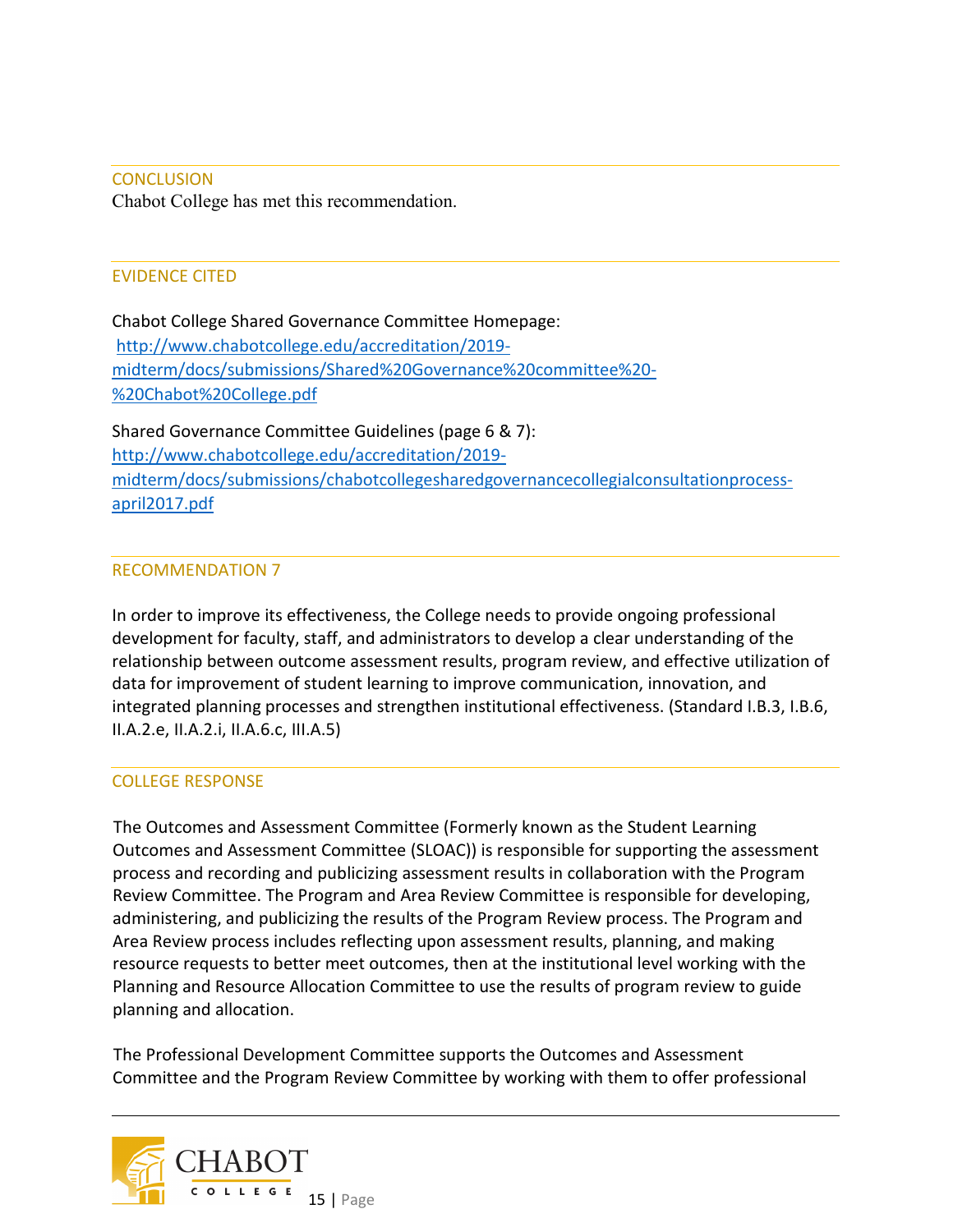development workshops and college wide conversations that develop a clear understanding of the relationship between outcomes assessment results, program review, planning and allocation.

Since our last accreditation visit, the following college wide outcomes conversations and professional development activities have taken place to support the work:

On September 5, 1017 and January 1, 2018 the Outcomes and Assessment committee engaged the entire campus in conversation around its Institutional Learning Outcomes assessment results. The conversation included a review of assessment results, large and small group reflections and planning conversations, and planning as a college that was then recorded and folded into college wide planning efforts. Faculty and staff developed a clearer understanding of the linkages between assessment, planning and institutional effectiveness. As a result of the 2/1/18 college wide conversation, the college updated its definition of one of its ILO's, Development of the Whole Person, to include time management.

Shifting to a fully online and integrated Program and Area Review software computer application in Fall 2017 has made a substantial improvement in both our process and our outcomes. In 2017, the application provided submitters the ability to submit responses (planning and reporting) to key analysis, planning, and reporting questions as well as submit resource requests. In 2018, the application also gathered discipline plans, which reflect course and program planning. The application allowed the college, for the first time, to provide aggregated resource requests by mid-December. While we are still working out some kinks, for example, clarifying supplies versus equipment, the availability of aggregated data, both qualitative in regard to disciplines and programs, as well as quantitative in regard to resource requests, has significantly enhanced our work on integrating planning and budgeting. Work by the Planning and Resource Allocation Committee as well as all appropriate Shared Governance committees in developing and applying rubrics as well as college allocation models is in process.

In regards to providing professional development in support of the transition to the application as well as improving our understanding of how student outcomes are linked to resource planning, the Program and Area Review Committee provided extensive briefing and training opportunities as well as ongoing communication and support throughout the past two years. The Program and Area Review Committee made presentations at College Day and two training sessions were held on each Flex Day during Fall 2017 and Spring 2018. Extensive explanations, definitions, links to key documents, as well as a PowerPoint slide show that walks the viewer through the application and how to use it (as well as common errors), multiple emails with directions and explanations, weekly drop-in training sessions, and extensive email support were provided. Two training sessions were offered to administrators. Moreover, beginning in Fall 2018, key student data was provided in Tableau, which provides a graphic as well as numeric display, providing for enhanced understanding of data relationships.

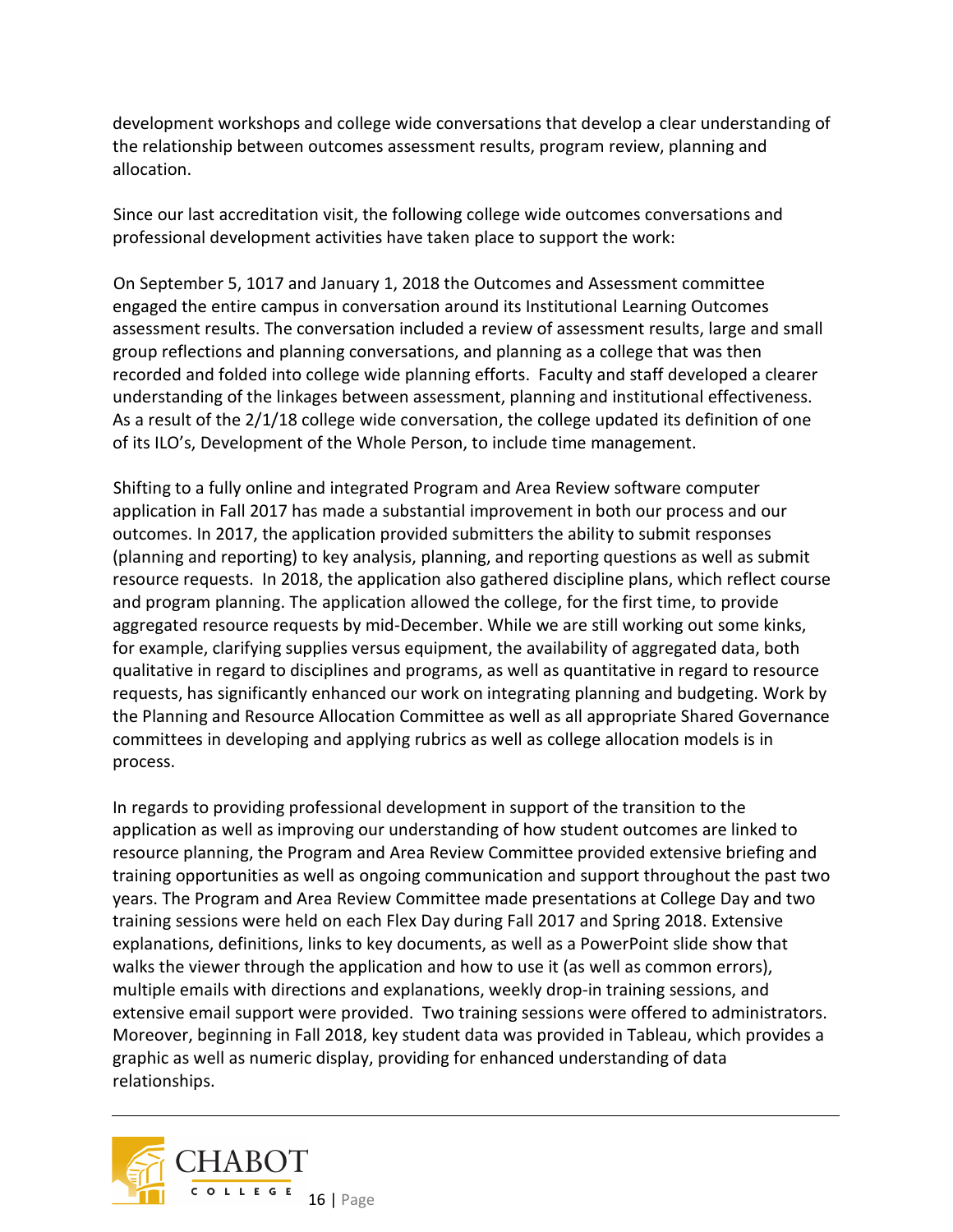#### **CONCLUSION**

Chabot College has met this recommendation.

#### EVIDENCE CITED

Outcomes and Assessment Homepage: [http://www.chabotcollege.edu/accreditation/2019](http://www.chabotcollege.edu/accreditation/2019-midterm/docs/submissions/Outcome%20and%20%20Assessment%20-%20Chabot%20College.pdf) [midterm/docs/submissions/Outcome%20and%20%20Assessment%20-](http://www.chabotcollege.edu/accreditation/2019-midterm/docs/submissions/Outcome%20and%20%20Assessment%20-%20Chabot%20College.pdf) [%20Chabot%20College.pdf](http://www.chabotcollege.edu/accreditation/2019-midterm/docs/submissions/Outcome%20and%20%20Assessment%20-%20Chabot%20College.pdf)

March 2017 Follow-Up Report:

[http://www.chabotcollege.edu/accreditation/2019](http://www.chabotcollege.edu/accreditation/2019-midterm/docs/submissions/March%202017%20Follow%20up%20Report%20.pdf) [midterm/docs/submissions/March%202017%20Follow%20up%20Report%20.pdf](http://www.chabotcollege.edu/accreditation/2019-midterm/docs/submissions/March%202017%20Follow%20up%20Report%20.pdf)

Program and Area Review – Basics Page: http://www.chabotcollege.edu/accreditation/2019 midterm/docs/submissions/Program%20and%20Area%20Review%20Basics%20- %20Chabot%20College.pdf

ILO: Development of the Whole Person – September 5, 2017 Flex Day (pg.1) Program & Area Review – 9/5/17 Flex Day (pg.1):

[http://www.chabotcollege.edu/accreditation/2019](http://www.chabotcollege.edu/accreditation/2019-midterm/docs/submissions/ILO%20Development%20of%20the%20Whole%20Person%20September%205%202017%20page%201.pdf) [midterm/docs/submissions/ILO%20Development%20of%20the%20Whole%20Person%20Septe](http://www.chabotcollege.edu/accreditation/2019-midterm/docs/submissions/ILO%20Development%20of%20the%20Whole%20Person%20September%205%202017%20page%201.pdf) [mber%205%202017%20page%201.pdf](http://www.chabotcollege.edu/accreditation/2019-midterm/docs/submissions/ILO%20Development%20of%20the%20Whole%20Person%20September%205%202017%20page%201.pdf)

February 1, 2018 Flex Day ILO: Development of the Whole Person (General Session) – 2/1/18 Flex Day (pg. 1) Curriculum and CurricUNET Training  $-2/1/18$  Flex Day (pg. 3)

[http://www.chabotcollege.edu/accreditation/2019](http://www.chabotcollege.edu/accreditation/2019-midterm/docs/submissions/Febuary%201%202018%20Flex%20Day%20Development%20of%20the%20Whole%20Person%20General%20Session.pdf) [midterm/docs/submissions/Febuary%201%202018%20Flex%20Day%20Development%20of%2](http://www.chabotcollege.edu/accreditation/2019-midterm/docs/submissions/Febuary%201%202018%20Flex%20Day%20Development%20of%20the%20Whole%20Person%20General%20Session.pdf) [0the%20Whole%20Person%20General%20Session.pdf](http://www.chabotcollege.edu/accreditation/2019-midterm/docs/submissions/Febuary%201%202018%20Flex%20Day%20Development%20of%20the%20Whole%20Person%20General%20Session.pdf)

September 7, 2018 Flex Day: Decoding the Mystery of Program & Area Review – 9/7/18 Flex Day (pg. 4), Developing the Discipline Plan – Program Review and Enrollment Management – 9/7/18 Flex Day (pg. 5):

[http://www.chabotcollege.edu/accreditation/2019-](http://www.chabotcollege.edu/accreditation/2019-midterm/docs/submissions/September%207%202018%20Decoding%20the%20Mystery%20of%20Program%20and%20Area%20Review%20%20flex%20day%20schedule%20Chabot%20College.pdf)

[midterm/docs/submissions/September%207%202018%20Decoding%20the%20Mystery%20of%](http://www.chabotcollege.edu/accreditation/2019-midterm/docs/submissions/September%207%202018%20Decoding%20the%20Mystery%20of%20Program%20and%20Area%20Review%20%20flex%20day%20schedule%20Chabot%20College.pdf)

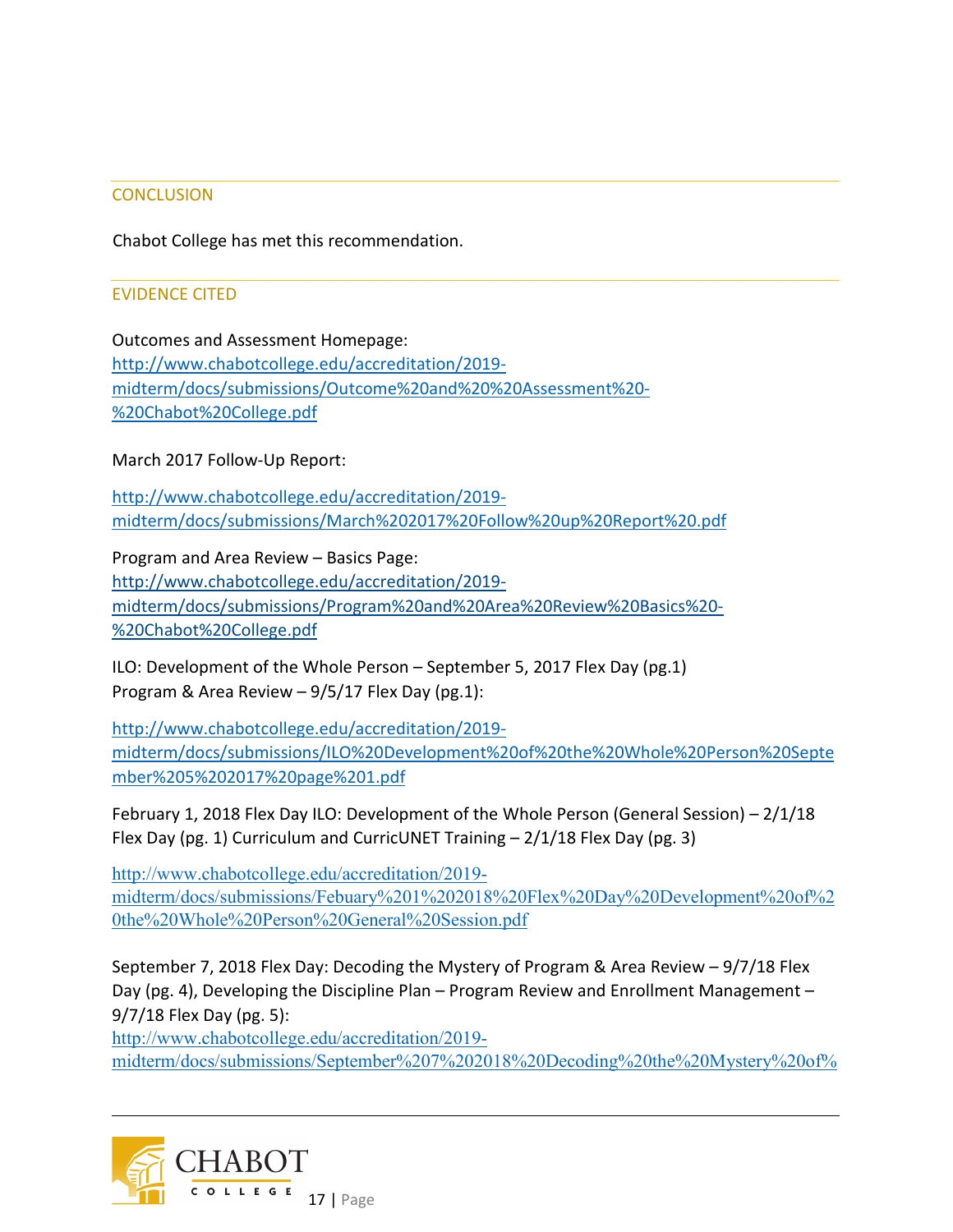[20Program%20and%20Area%20Review%20%20flex%20day%20schedule%20Chabot%20Colle](http://www.chabotcollege.edu/accreditation/2019-midterm/docs/submissions/September%207%202018%20Decoding%20the%20Mystery%20of%20Program%20and%20Area%20Review%20%20flex%20day%20schedule%20Chabot%20College.pdf) [ge.pdf](http://www.chabotcollege.edu/accreditation/2019-midterm/docs/submissions/September%207%202018%20Decoding%20the%20Mystery%20of%20Program%20and%20Area%20Review%20%20flex%20day%20schedule%20Chabot%20College.pdf)

## IV.B. RESPONSE TO DISTRICT RECOMMENDATIONS FOR IMPROVEMENT

## RECOMMENDATION 1

In order to increase effectiveness, the team recommends that the Board establish a regular evaluation cycle of its policies and procedures, inclusively revise them as necessary, and make them available to the public. (Standards III.A.3, IV.B.1.d, IV.B.1.e, IV.B.1.f.)

## DISTRICT RESPONSE

In 2013, the District adopted a regular five-year evaluation schedule for on-going review of all Board policies and procedures. The cycle was later amended to be a six year cycle [\(BP 2410,](http://www.clpccd.org/board/documents/BP2410BoardPolicyandAdministrativeProcedureRev.4-16-13Adopted.pdf) adopted April 16, 2013). The policies and procedures are divided into seven chapters, corresponding with the Board Policy and Procedure organizational structure. Over the course of a full review cycle, approximately 400 Board Policies and Administrative Procedures are reviewed and evaluated for currency and ease of understanding. Any revisions are made through a standardized process.

[Administrative Procedure 2410](http://www.clpccd.org/board/documents/AP2410BoardPolicyandAdministrativeProcedureRev.3-19-13_Approved.pdf) outlines the inclusive and participatory process in which both Board Policies and Administrative Procedures are drafted, revised and reviewed. This process includes:

- 1. Anyone can propose a new or amended BP or AP. Proposals are submitted to the Chancellor's Office to be accompanied by a cover sheet explaining rationale and anticipated impact(s).
- 2. The Chancellor's Office reviews content for legal requirements.
- 3. After legal review, Chancellor's Senior Leadership Team (SLT) reviews proposal and either forwards to the next step or returns to the originator with an explanation of why it is being returned.
- 4. After SLT reviews, the proposal is placed on the agenda at Chancellor's Council for two readings. For the first reading, Council members distribute the proposal(s) to their respective constituent group for review and comment. Council members are to be copied on any/all comments provided. For the second reading, agreed upon recommendations are incorporated into the proposal for final review and vetting.
- 5. After second review, Chancellor's Council makes a recommendation to the Chancellor.

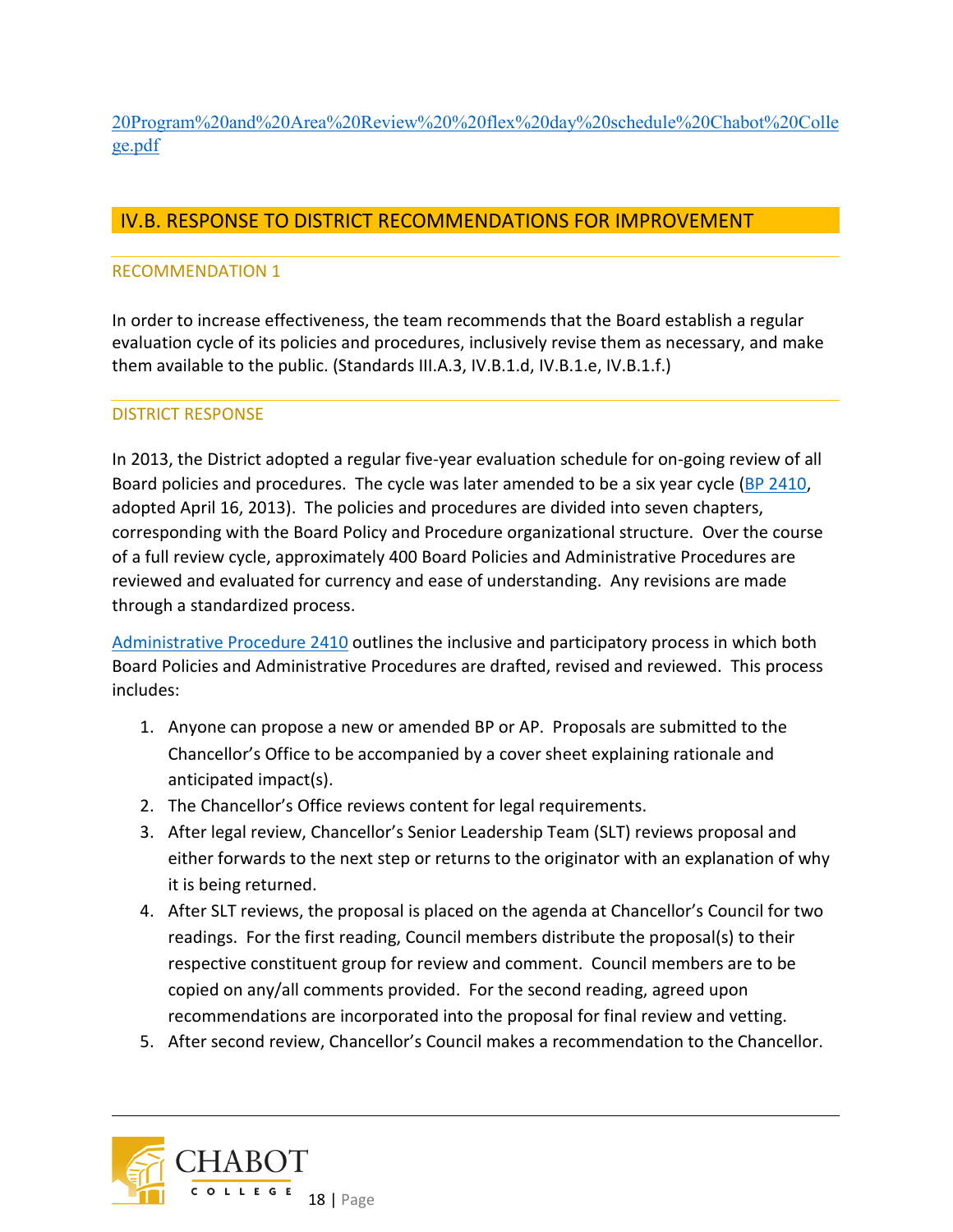6. For Board Policies, Chancellor approved proposals are submitted to the Board of Trustees for a first and second reading. For Administrative Procedures, Chancellor approved proposals are submitted to the Board of Trustees as an information item.

At adoption of the process, because of the need to work through some chapters without delay, the normal order of the review cycle was not followed, although all of the policy and procedure chapters were reviewed and updated over the period from 2013 to 2015. At the time of its adoption, it was noted that the cycle would be fully operational, in the established order, by round three of the cycle implementations.

Chapter 1 was deferred to 2018-2019, while the colleges completed work on revising their governance and committee structures. In this round of the cycle implementation, Chapter 1 is being addressed separately from Chapter 2. Chapter 2 will be reviewed in 2019-2020. It should be noted that revisions required by changing law or procedures are accomplished and placed into policy and/or procedure between full evaluation cycles as they arise.

In order to increase effectiveness and assure its policies and procedures are current, the District also subscribes to the Community College League of California's Policy and Procedure Services (PPS). This statewide service provides timely updates which identify any changes in law, regulation or accreditation standards and also suggests technical edits. This resource is used to make technical edits or substantive changes to policies and procedures in accordance with the procedure established in AP 2410. This process operates alongside, and in addition to, the regular review cycle to assure that the district and its colleges have the most current information with which to assure the district policies and procedures are appropriate and consistent with regulations and law.

In 2016, the CLPCCD Board policies and procedures were reorganized and moved to an online format for ease of college and public access. Explanatory information was included along with links to additional resources that identify laws and regulations which govern district and college operations. This website [\(http://www.clpccd.org/board/activebps-aps.php\)](http://www.clpccd.org/board/activebps-aps.php) is now used in policy and procedure trainings by the Community College League of California's Policy and Procedure Service as an example of ways in which colleges can effectively organize and publicize their policies.

#### **CONCLUSION**

The district meets this recommendation by having a regular evaluation cycle for its policies and procedures that is being implemented, and is available for public view. Under the implementation plan, all of the policy and procedure chapters have been reviewed, with final revisions to Chapter 1 completed in 2018-19.

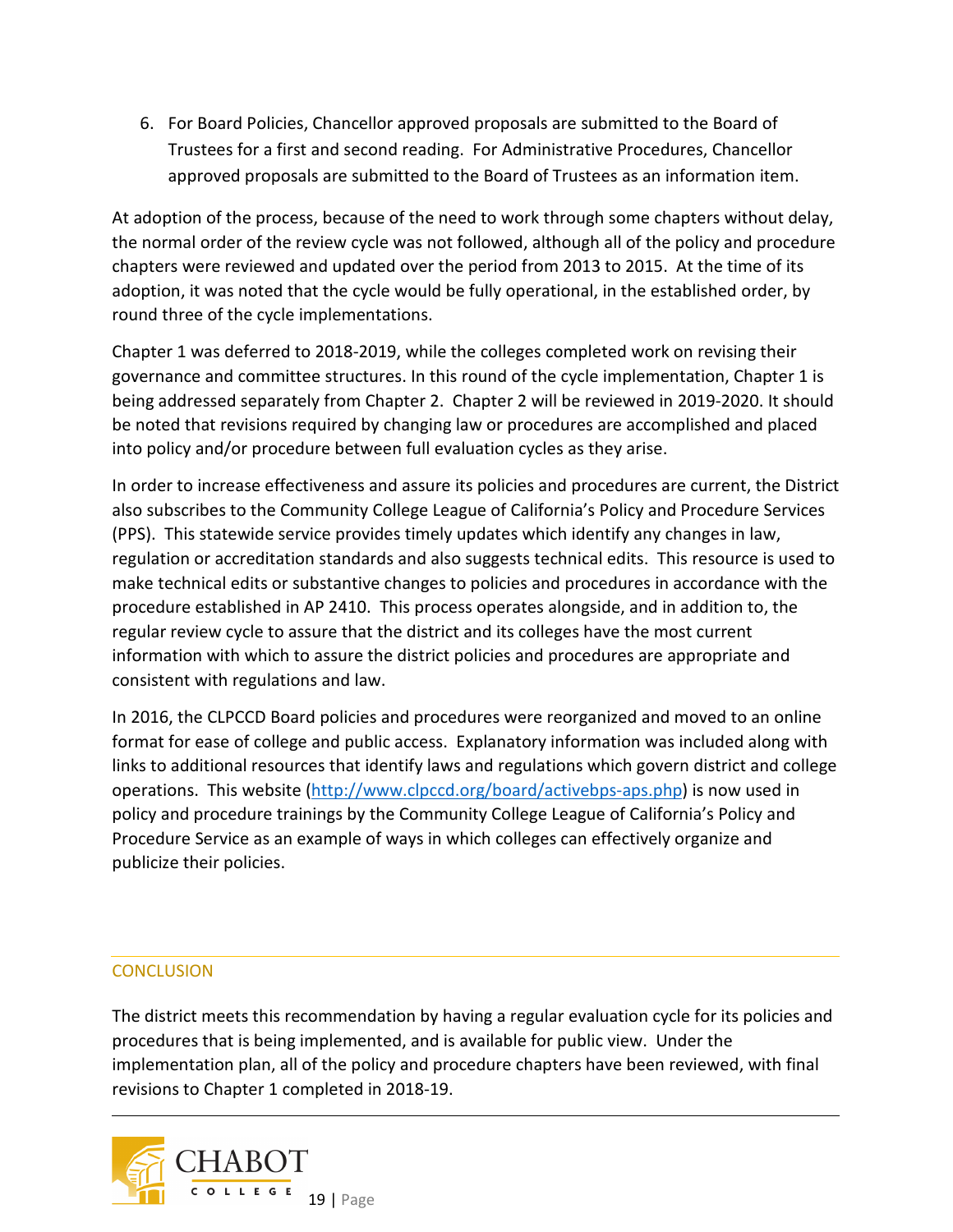## EVIDENCE CITED

September 18, 2018 Board of Trustees informational item 8.3, "Report on Current Status of [Board Policies and Administrative Procedures."](http://www.clpccd.org/board/documents/8.3ReportonCurrentStatusofBPsandAPs.pdf) [Board Policy 2410](http://www.clpccd.org/board/documents/BP2410BoardPolicyandAdministrativeProcedureRev.4-16-13Adopted.pdf) [Administrative Procedure 2410](http://www.clpccd.org/board/documents/AP2410BoardPolicyandAdministrativeProcedureRev.3-19-13_Approved.pdf) [Chancellor's Council –](http://www.clpccd.org/board/documents/2018_0911CouncilMtgAgendaandMinutesCombined.pdf) September 11, 2018 [CLPCCD website containing Board Policies and Administrative Procedures](http://www.clpccd.org/board/activebps-aps.php)

#### RECOMMENDATION 2

In order to increase effectiveness, the team recommends that the Board clearly define and implement improvement outcomes from the established Board self-evaluation process as a mechanism for improving Board performance. (Standards IV.B.1, IV.B.1.e, IV.B.1.g)

#### COLLEGE RESPONSE

The CLPCCD Board of Trustees has a long-standing history of conducting a regular selfevaluation. The process has varied over the years, from self-administered evaluation forms to processes facilitated by consultants. The Board culture has not included transparency of evaluation results and improvement outcomes related to Board operations. However, the Board of Trustees has used the results of its self-evaluation processes (and other information, including other college and district plans and goals) to establish Board Goals and Board Priorities that have been presented in public sessions of the Board meetings, and posted online.

The Interim Chancellor is assisting the Board of Trustees in reviewing its self-evaluation process and to utilize improvement outcomes from that process to improve Board performance. Efforts are underway to determine an appropriate process to lend transparency to evaluation results and objectives that pertain to Board operations, in addition to the Board Priorities which are already publicized and posted. ACCJC Standards will be referenced where appropriate in the new process.

At its March 19, 2019 meeting, the Board reviewed drafts of the updated 2019-22 Board of Trustees' Goals and Priorities. These documents were a result of work conducted by the Board during their February 23, 2019 retreat. The Board Goals reflect goals that the Board established for themselves to achieve. These goals will become the basis of the Board's self-evaluation that will be conducted in Fall 2019. The Board Priorities are the strategic direction set by the Board for the Chancellor to implement.

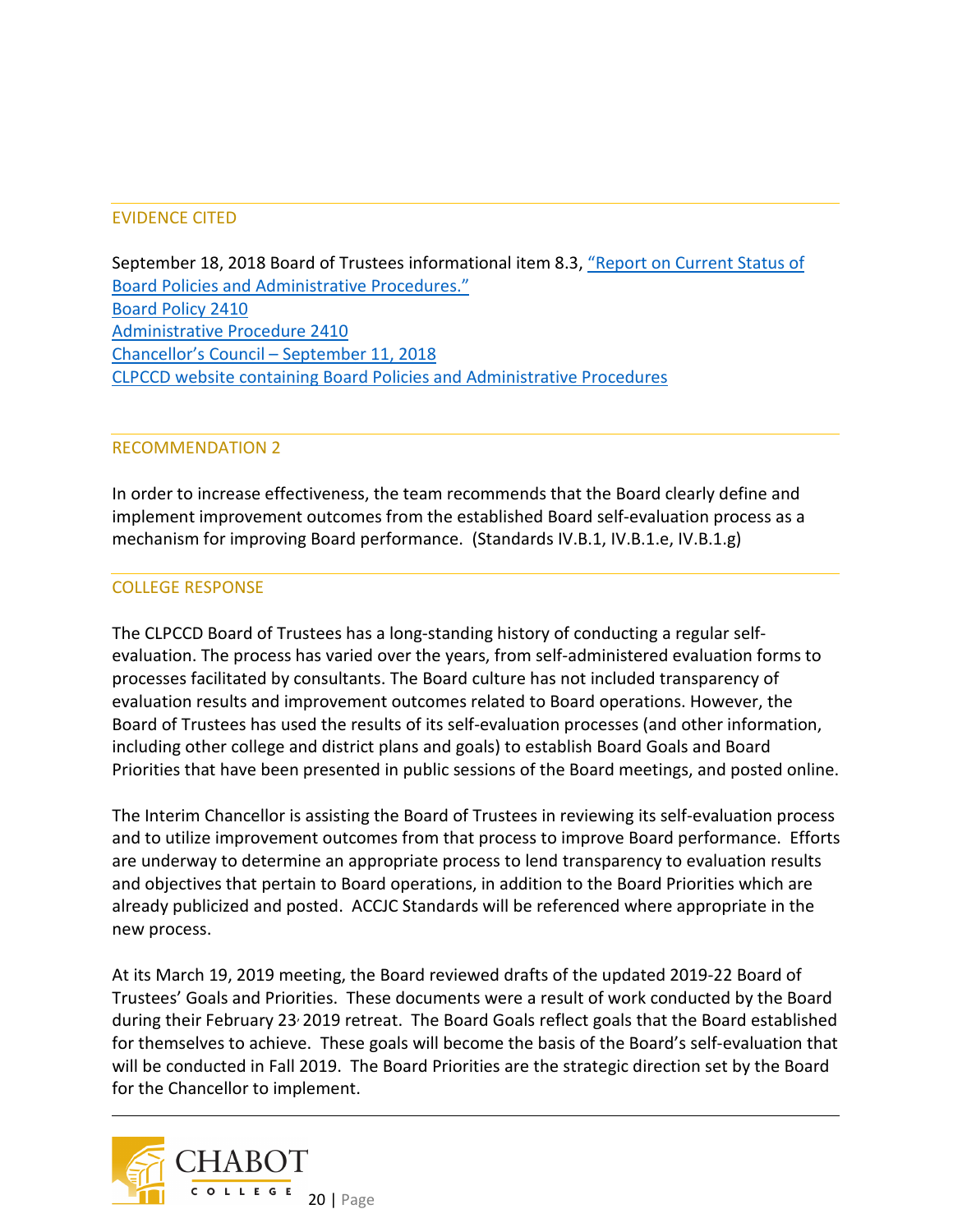#### **CONCLUSION**

The District and College meets this recommendation by having clearly established and articulated Board goals and priorities that institute expected outcomes and are the framework upon which the Board will conduct their self-evaluation in Fall 2019.

#### EVIDENCE CITED

[Board of Trustees Self Evaluation conducted in Fall 2018](http://www.clpccd.org/board/documents/BoTSelfEvaluationPP111318.pdf) [February 23, 2019 Board of Trustees Retreat agenda](http://www.clpccd.org/board/documents/Agenda_022319RetreatOFFICIAL_000.pdf) [February 23, 2019 Board of Trustees Retreat minutes](http://www.clpccd.org/board/documents/2019_Feb23_MinutesOFFICIAL.pdf) [March 19, 2019 Board of Trustees meeting agenda](http://www.clpccd.org/board/2019_March19_boardpacket.php) [March 19, 2019 Board of Trustees meeting minutes](http://www.clpccd.org/board/documents/2019_March19_MinutesOFFICIAL.pdf) [2019-22 Board of Trustee Goals](http://www.clpccd.org/board/documents/8.3BoTGoalsRec031919.pdf) [2019-22 Board of Trustee Priorities](http://www.clpccd.org/board/documents/8.4BoTPrioritiesRec031919.pdf)

#### RECOMMENDATION 3

To increase institutional effectiveness, the team recommends the District and College regularly evaluate role delineation and governance and decision-making structures and processes to assure their integrity and effectiveness in assisting the Colleges in meeting educational goals. (Standards III.A.6, III.C.1a, III.C.1.d, IV.B.3.a, IV.B.3.b, IV.B.3.f, IV.B.3.g).

#### COLLEGE RESPONSE

The District Functions Map was first adopted by the Board of Trustees on January 16, 1996. It was later reviewed and readopted by the Board, most recently, in 2015 and 2018 and is next scheduled for review in 2021. The recent reviews have been conducted with participation from both colleges and the district, using an established process led by District and College senior leadership. The process for evaluating the functions map was established at the recommendation of constituents and college accreditation committees during the comprehensive accreditation reviews in 2014-2015. The college presidents guide assessment of the functions map at the colleges. Input is then returned for discussion and adoption by consensus of the Senior Leadership Team. The document is then included in the regular accreditation evaluation and reporting process for final review and approval.

As a result of this latest review, changes were made based on experience with the model and reflect the current view of roles and governance within the district. As an overview, one

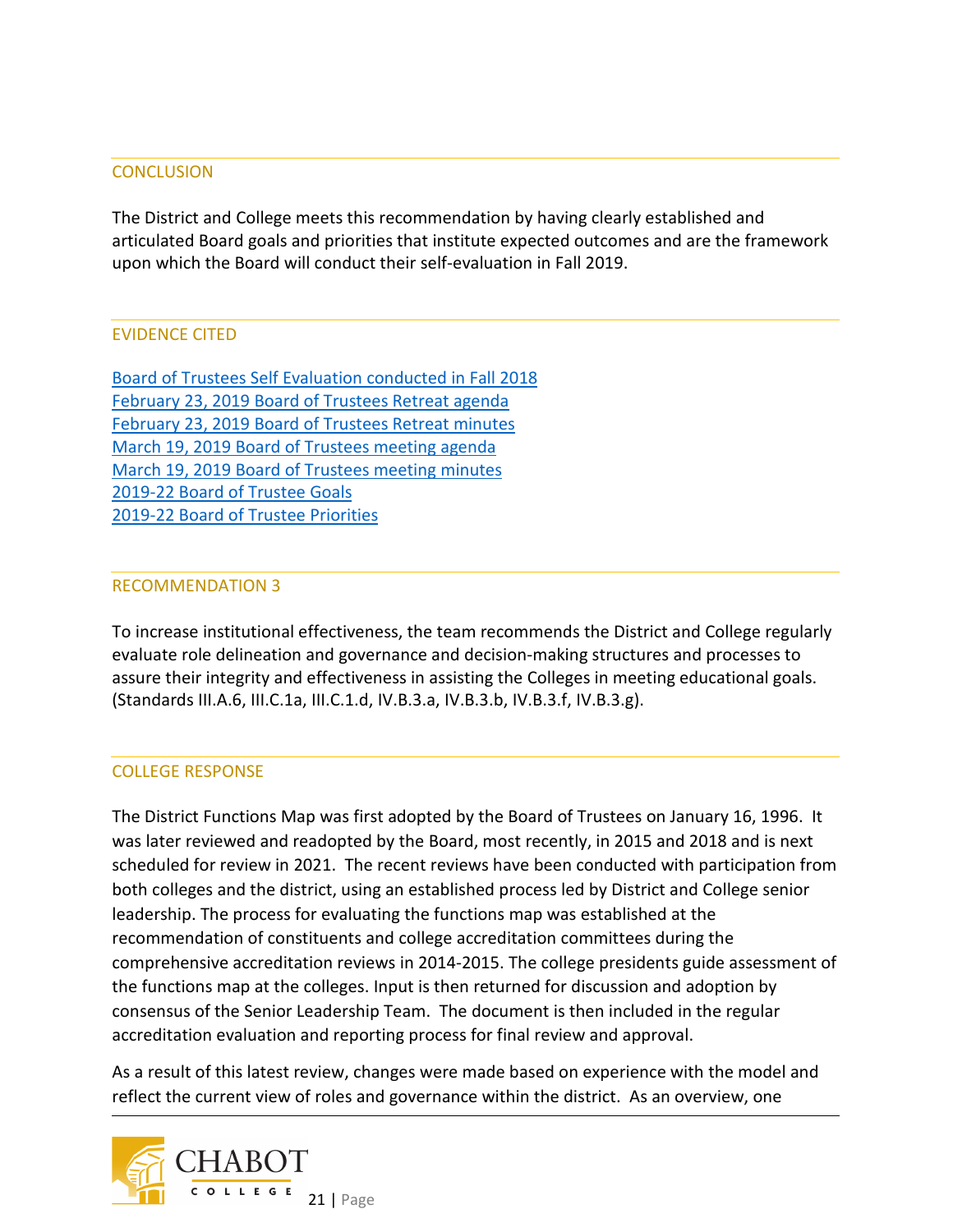function which had been shared was changed to the colleges primary responsibility. Another five elements, originally primary or secondary to the colleges were changed to shared responsibilities between the colleges and the district. These changes reflect the consensus of all parties in assuring the effectiveness of the colleges in meeting their goals.

Specifically, these changes are:

- Standard II. A.2.b, c, d, e, and f were changed from "shared" to the primary responsibility being at the college and secondary for the district;
- Standard II.7 changed from a primary responsibility at the college to a shared responsibility of both college and district;
- Standard II.C.1.d was changed from a secondary responsibility of the college to a shared responsibility of both college and district;
- Standard III.C.1.d and III.C.2 changed from primary responsibility of the college to a shared responsibility of both college and district;
- Standard III.D.2.a and d changed from a secondary responsibility of the collage to a shared responsibility of both college and district; and,
- Standard IV.B.2.c. changed from primary college responsibility to a shared responsibility of both college and district.

In addition, clarifications were made to the summary of functions delineating centralized functions where the district is primary. For certain functions originally cast as centralized, several are now considered shared functions with the colleges based on current experience. Those functions are: Technology Development and Planning, Desktop Support, Classroom and Computer Lab Support, and Media Services/Audio Visual.

Also, edits were made to the summary to reflect the most current titles, e.g. Blackboard was changed to Canvas, reflecting the current instructional platform.

With the 2018 review and updates, the district function map accurately reflects the most current responsibilities of the district and its colleges and how they coordinate to achieve the goals of both. The review schedule assures a regular and timely review of these functions and thus responds fully to the accreditation recommendation.

#### **CONCLUSION**

The District and College meets this recommendation by regularly reviewing and evaluating the delineation and governance and decision-making structures and processes to assure their integrity and effectiveness in assisting the Colleges in meeting educational goals.

#### EVIDENCE CITED

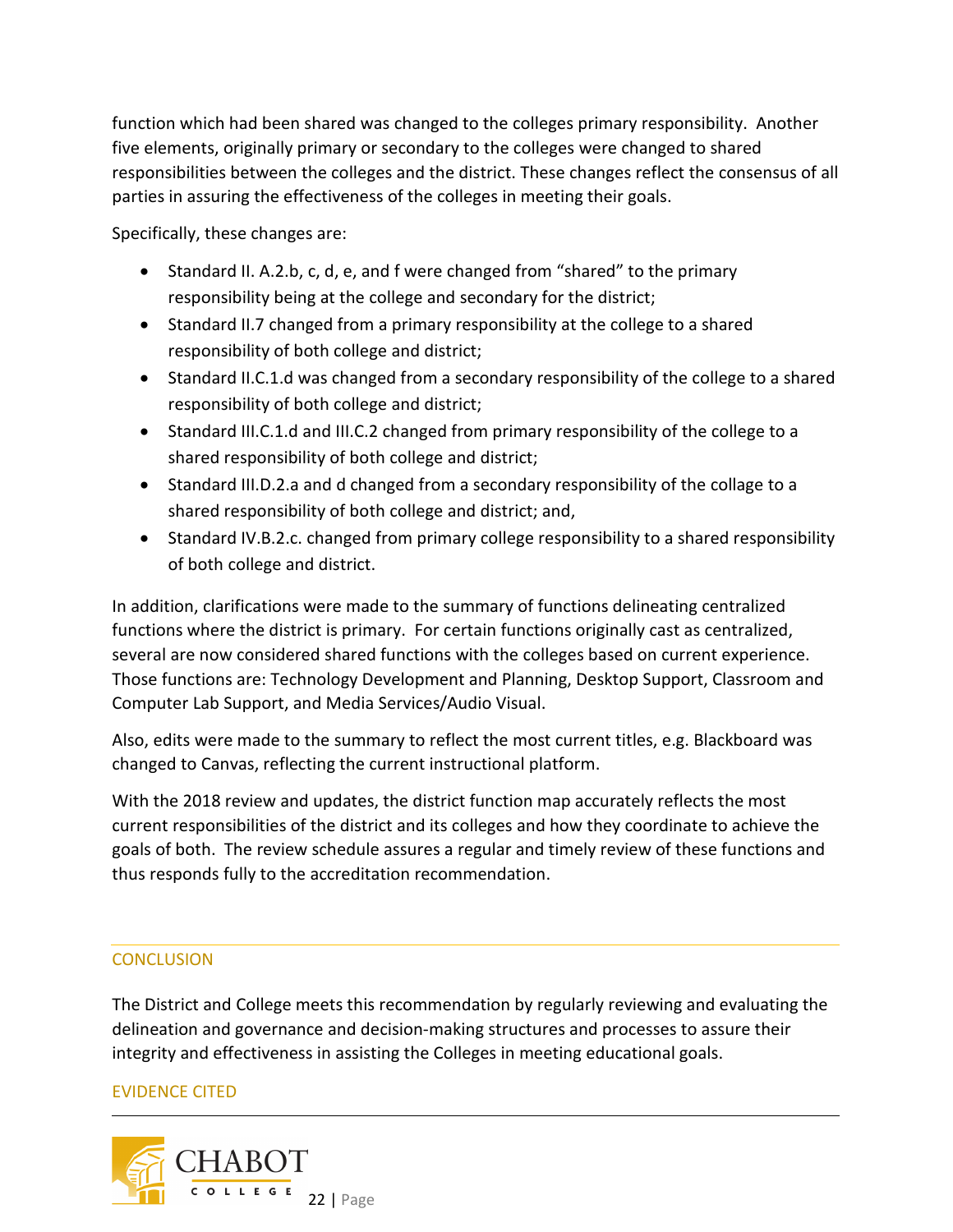#### RECOMMENDATION 4

In order to increase effectiveness and ensure the Colleges can meet their missions, the team recommends the District and College regularly assess the budget allocation model (BAM) to ensure its integrity and effectiveness in adequately supporting College operations. (Standards III.D.1, IIID.3.B.3, IV.B.3.b, IV.B.3, d).

#### COLLEGE RESPONSE

The District's budget allocation model (BAM) has been in place since 2013. It was developed by a district budget study group composed of representatives from both colleges and the district. This study group developed a revenue-driven model which had clear components and not only predicted revenue to each college and the district but also had a provision to build back district resources. At the time of the previous ACCJC evaluation (2015), the BAM had been in place for two years. In 2016, in order to assess the model's effectiveness, the Planning and Budget Committee (PBC) established the BAM Review Subgroup. This subgroup was charged with reviewing the functioning of the BAM and recommending any changes, clarifications or additional requirements that were necessary.

The subgroup met throughout 2016 and in the spring semester of 2017 to evaluate the model and recommend any needed changes. In May 2017, the subgroup reported its recommendations to the Planning and Budget Committee.

These recommendations included:

- changing the funding method for the District Office and Maintenance & Operations (M&O) from a percentage of total to a model using the base with augmentation based on metrics;
- prior year ongoing funding (2017-18) was to be used as a base for the 2018-19 base funding for the District Office and M&O;
- Metrics for District Office and M&O were set and included increments for increase or decrease;
- Revenues that were identified as flowing through all sites were to be based on percentage change to the total budget (increase and decrease), including requiring all revenue generated through general apportionment FTES and must go through the BAM, including rollbacks;

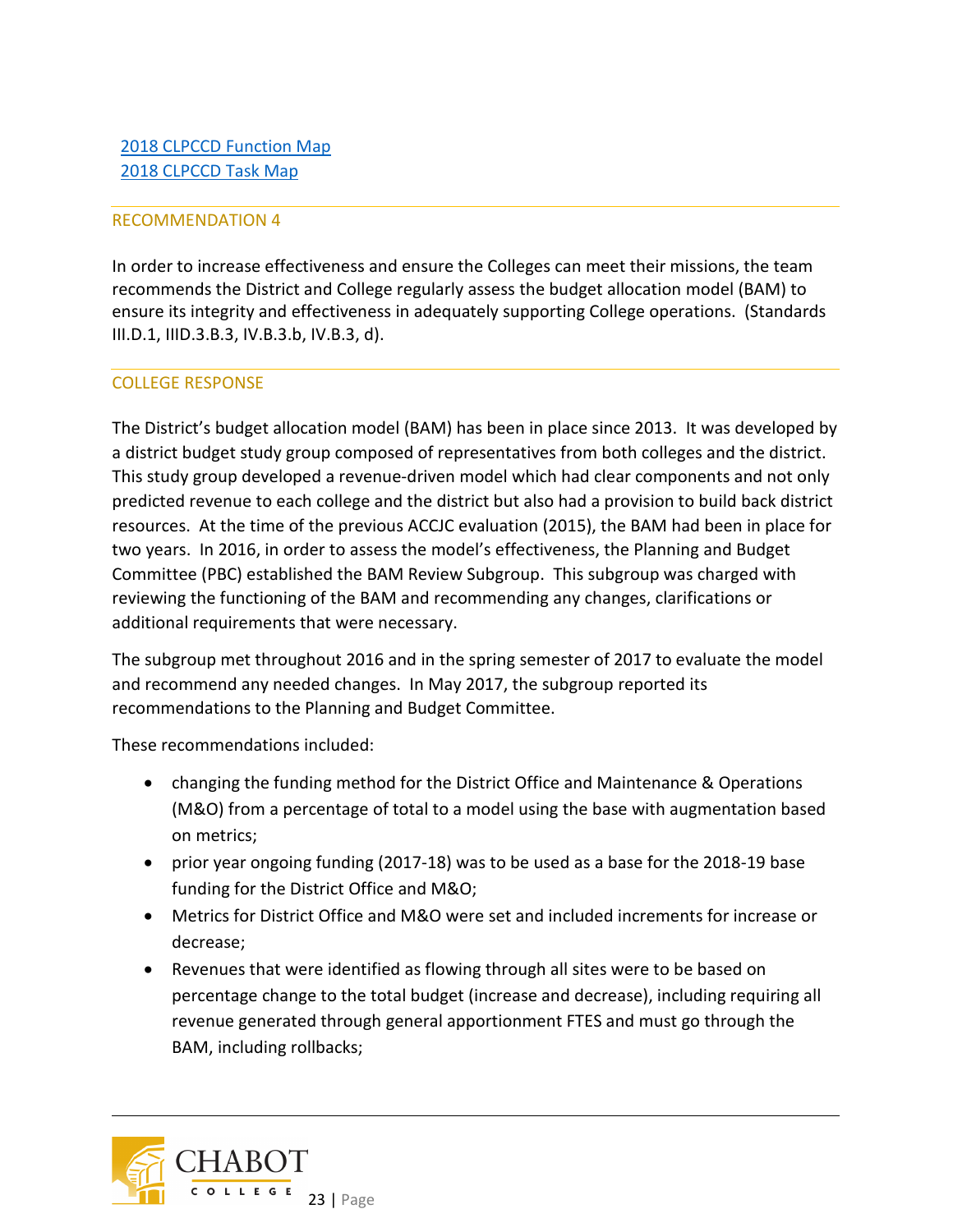- Revenues identified as student-centered or student-focused were to be allotted to the colleges;
- Augmentations were to be automatic unless there was decreased funding to the colleges;
- Several OPEB (Other Post Employee Benefits Funding) revisions were made to change distribution amounts to various entities and to increase OPEB reserves to the equivalent of three times the annual retiree medical benefits costs; and,
- Establishing an upper limit for unrestricted District Reserves.

A full description of each recommendation and its rationale may be found below.

With careful rationale, based on data, the Planning and Budget Committee adopted these recommendations and forwarded to the Chancellor for ratification and adoption. The Chancellor's review resulted in one change, requiring a review of the district matrices in one year rather than the two years recommended. With that change, the Chancellor approved the recommendations on April 10, 2018.

The subgroup identified two issues for further discussion: determination of appropriate reserve levels and an evaluation schedule for the model itself. During the 2018-19 year, the Planning and Budget Committee continued the discussion of appropriate level of reserves, currently 10.3 million which is 2.78 million above the district mandated 8 percent of budgeted expenditures.

The PBC determined that the model will be evaluated in the spring of every academic year. This regular evaluation schedule ensures the model's integrity and effectiveness in adequately supporting college operations and district support activities. An annual evaluation also allows for modifications as environmental changes occur, such as changes in the state funding model in 2018-19.

Also in 2018, the PBC, using the BAM, recalculated FTES and general fund accounts between the colleges and was satisfied that the model was appropriately supporting their operations. The PBC also discussed the potential impact of the state funding model on the BAM. In the fall 2018 semester, the committee agreed that there is was a need for revisions to the BAM to align with the state funding model. Based on these discussions and evaluation, an outside facilitator has been contracted to support the PBC with this task. On March 1, 2019, Cambridge West attended the PBC meeting to initiate this work.

#### **CONCLUSION**

The District and College meets this recommendation by its ongoing evaluation of the Budget Allocation Model (BAM). This ongoing evaluation not only ensures the fiscal integrity of the

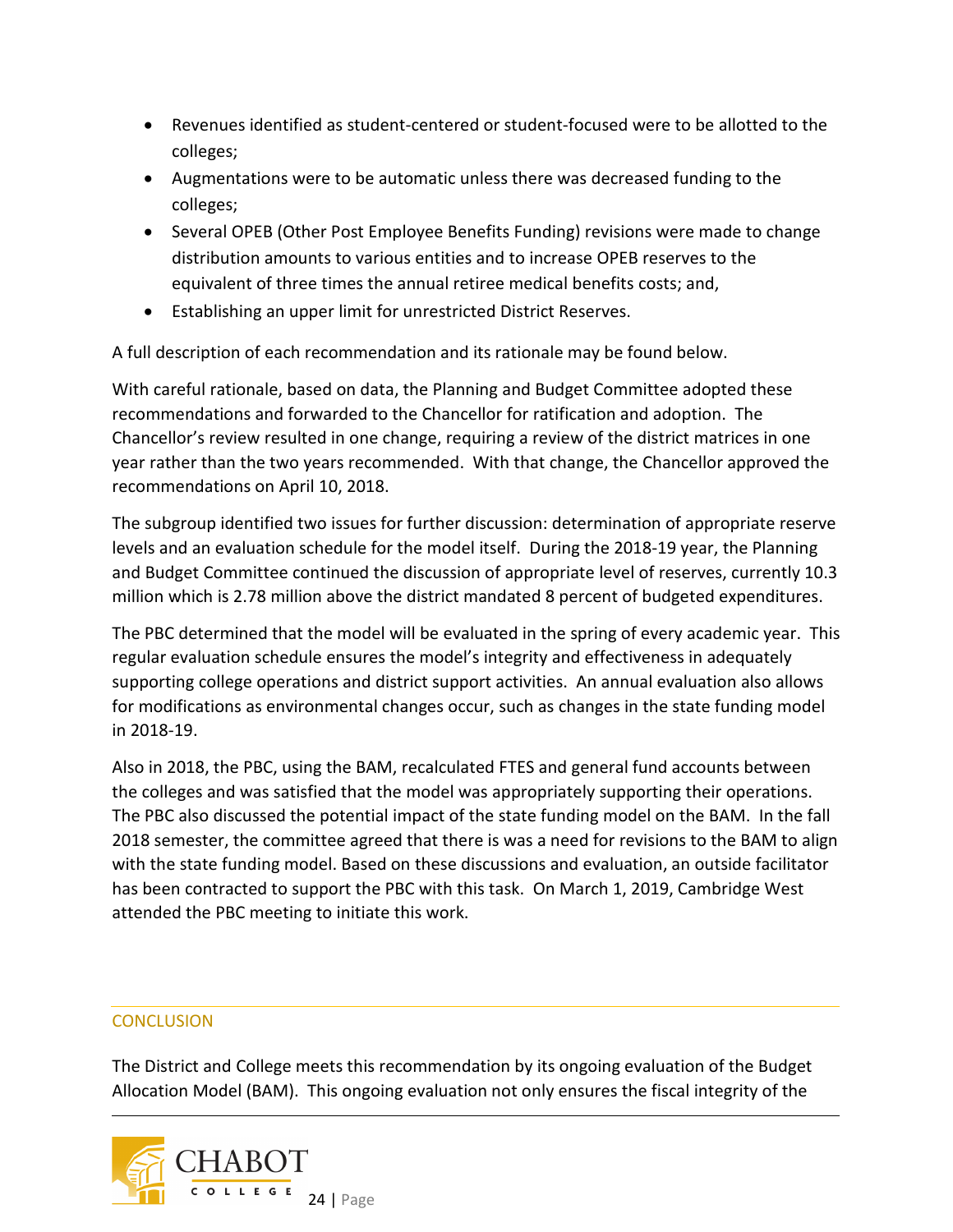District and College but also provides a mechanism to improve upon district-wide resource allocations, ensuring resources are provided supporting the mission of the College.

## EVIDENCE CITED

[Planning and Budget Committee \(PBC\) website](http://www.clpccd.org/business/PlanningandBudgetCommittee.php) [PBC Recommendation to the Chancellor: Budget Allocation Model](http://www.clpccd.org/business/documents/BAMRecommSigned_.pdf) Budget Allocation Model (BAM) <http://www.clpccd.org/business/documents/StateCalculation.pdf> Planning and Budget Committee BAM Recommendations <http://www.clpccd.org/business/documents/SignedRecommendationMandatedcost.pdf> [http://www.clpccd.org/business/documents/ApprovalofTrusteeElectionTrueup\\_000.pdf](http://www.clpccd.org/business/documents/ApprovalofTrusteeElectionTrueup_000.pdf) <http://www.clpccd.org/business/documents/Rollbacksfrom2015-16reportingadrecalc.pdf> <http://www.clpccd.org/business/documents/Rollbacksfrom2015-16reportingadrecalc.pdf> Recalculation Data, 11/01/2018 <http://www.clpccd.org/business/documents/11-2-2018ReserveBreakout.pdf> PBC Minutes on Recommendation <http://www.clpccd.org/business/documents/PBCMeetingNotesMar2-2018.pdf> Board of Trustees Minutes where it was presented [http://www.clpccd.org/board/documents/2018\\_May15\\_Minutes\\_Official.pdf](http://www.clpccd.org/board/documents/2018_May15_Minutes_Official.pdf)

## ACTIONABLE IMPROVEMENT ITEMS

## IV.C. DATA TREND ANALYSIS

To determine institution-set standards and stretch goals for Student Course Completions, Degree Completions, Certificate Completions and Transfers, Chabot College used the *standard deviation method of goal setting* (see definition below). This method was proposed by the new Coordinator of Institutional Research after discussing goal-setting processes with multiple stake holders (e.g. institutional researchers at other CA CCs, math faculty, and shared governance participants). The Planning Resource and Allocation Committee at Chabot approved the usage of the standard deviation method for goal-setting.

The "Standard Deviation Method for Goal Setting" includes gathering the most recent five years of data of a metric, then calculating the standard deviation of the metric to see how much the metric varies on average. Each year, "Institution Set Standards" are established for the coming

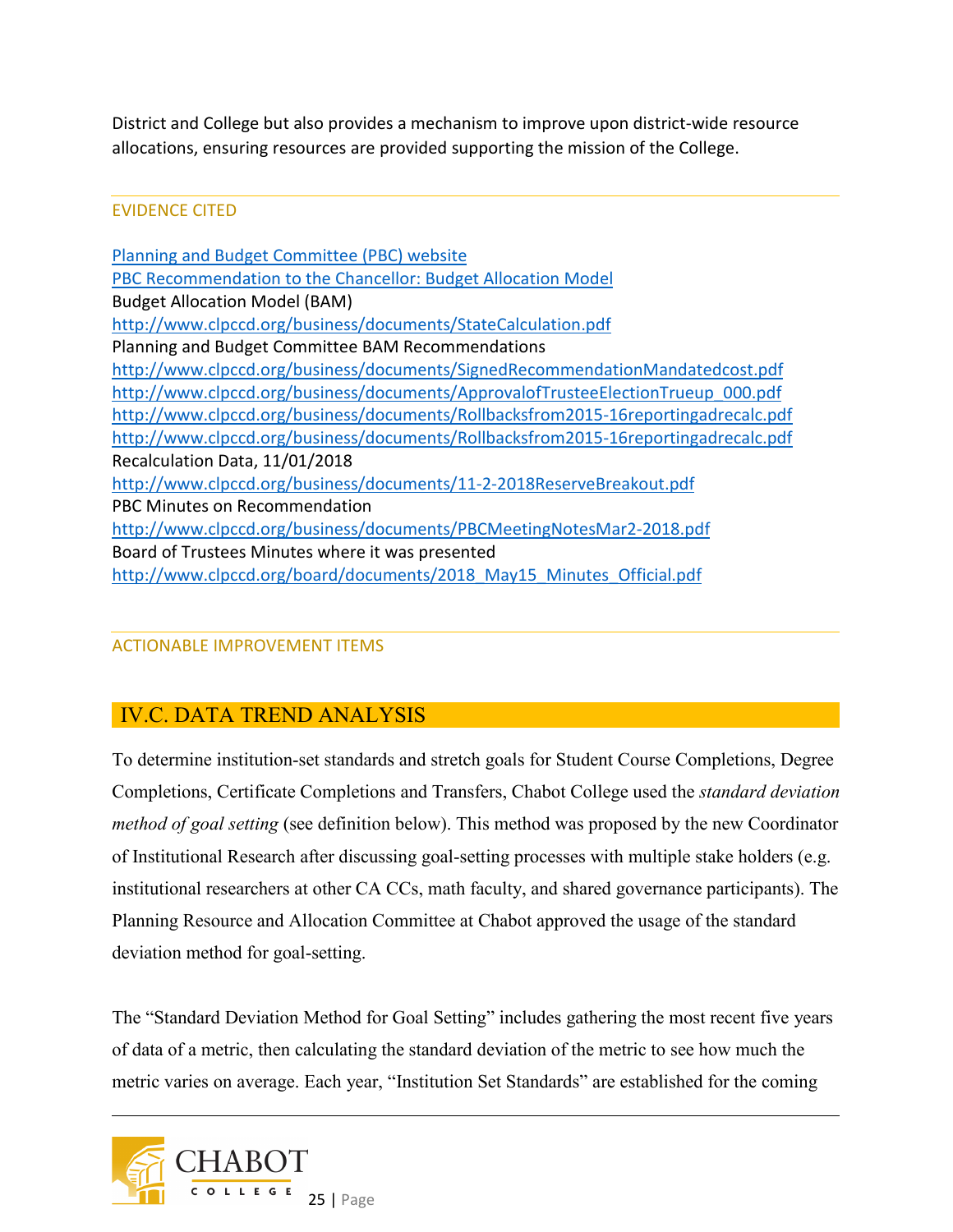year by multiplying the standard deviation by 1.96 and subtracting it from the current year's actual performance (95% of values fall 1.96 standard deviations above and below the mean). Similarly, each year, to develop accreditation "Stretch Goals," one standard deviation is added to the current year's actual performance on a metric (68% of values fall one standard deviation above and below the mean).

Past annual reports have used a different method of establishing "Institution Set Standards," utilized by the previous Coordinator of Institutional Research. The previous method resulted in establishing "Institution Set Standards" that would be considered aspirational "Stretch Goals," according to ACCJC current definitions. The previous method is likely consistent with earlier ACCJC definitions, as the outgoing coordinator was a veteran institutional researcher. In order to adapt to the most current ACCJC definitions of "Institution Set Standards" and "Stretch Goals," as well as to use a consistent method for goal-setting across all three years, all numbers in this report have been updated to use the standard deviation method of goal setting outlined above.

For goal-setting for Licensure Pass Rates, the faculty in Dental Hygiene and Nursing chose the institution set standard of 85%. They did not choose stretch goals. For setting institution set standards for Job Placement Rates, the College uses the Federal Perkins goal of 72%. Chabot College did not establish stretch goals on these metrics.

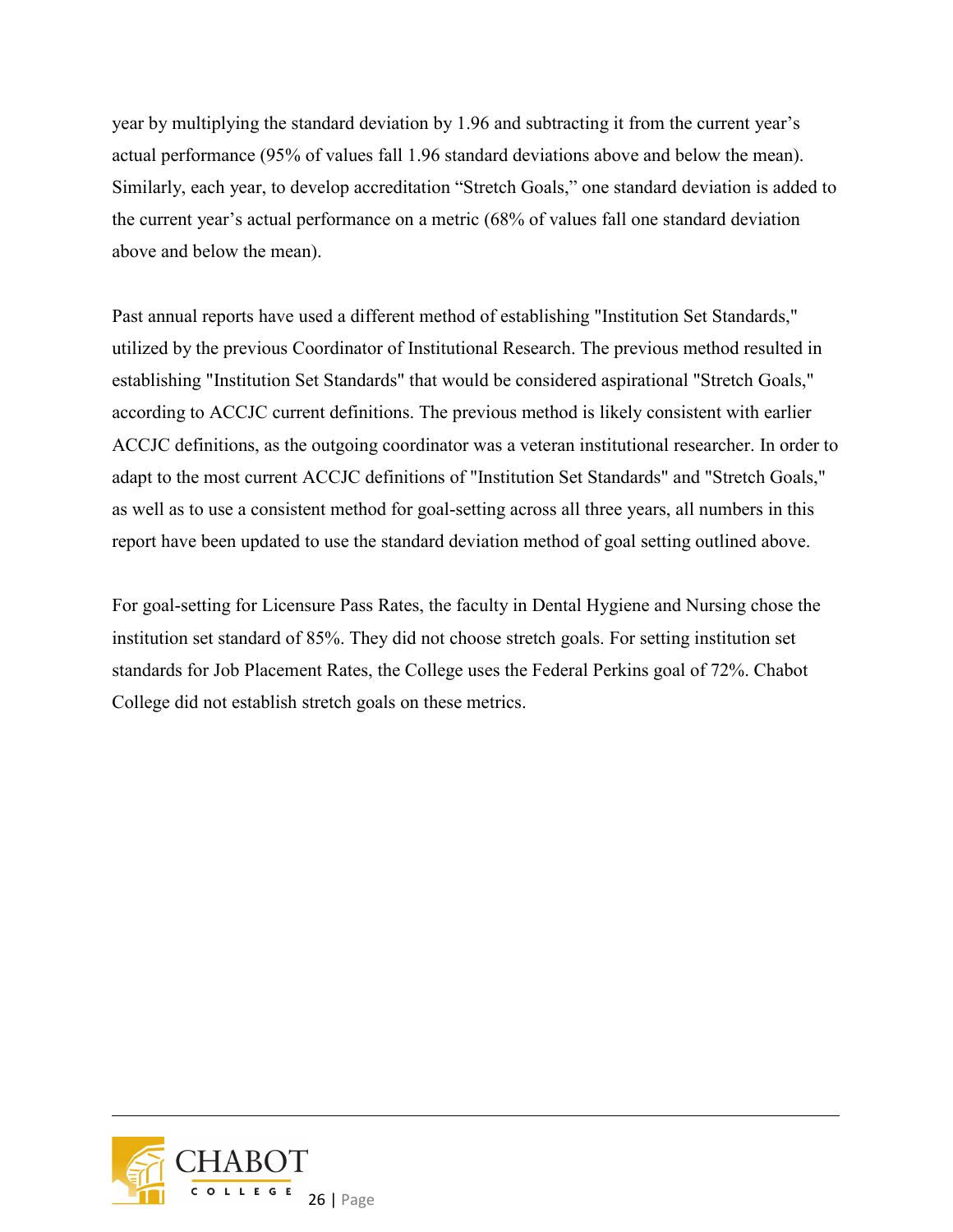# **ACCJC Midterm Report Data Reporting Form (for reports due through Spring 2020)**

## ANNUAL REPORT DATA INSTITUTION-SETSTANDARDS

#### **STUDENT COURSE COMPLETION**

(Definition: The course completion rate is calculated based on the number of student completions with a grade of C or better divided by the number of student enrollments.)

| <b>Category</b>                             | <b>Reporting Years since Comprehensive Review</b> |          |          |  |  |  |  |  |  |
|---------------------------------------------|---------------------------------------------------|----------|----------|--|--|--|--|--|--|
|                                             | Year 1                                            | Year 2   | Year 3   |  |  |  |  |  |  |
| <b>Institutional Set Standard</b>           | 68.43%                                            | 69.25%   | 69.37%   |  |  |  |  |  |  |
| <b>Stretch Goal</b>                         | 69.67%                                            | 69.84%   | 70.55%   |  |  |  |  |  |  |
| <b>Actual Performance</b>                   | 69.64%                                            | 70.15%   | 71.12%   |  |  |  |  |  |  |
| Difference between Standard and Performance | 1.21%                                             | $0.90\%$ | 1.75%    |  |  |  |  |  |  |
| Difference between Goal and Performance     | $-0.03\%$                                         | $0.31\%$ | $0.57\%$ |  |  |  |  |  |  |

Analysis of the data:

Chabot College has done quite well with course completion rates. We have consistently stayed above our institution-set standards for all three years. Further, we almost hit our stretch goal in year one and well-exceeded our stretch goals in years two and three. \*\*Notes: The numbers listed are annual course completions (summer, fall, spring) and "Year 1" refers to 2015-2016. Historically, course completion rates have little variation, likely due to the sheer number of enrollments/year. In order to be able to goal-set and analyze improvements more precisely, we have included two decimal places for this metric.

#### **DEGREE COMPLETION**

(Students who received one or more degrees may only be counted once.)

| Category                                    | <b>Reporting Years since Comprehensive Review</b> |        |        |  |  |  |  |  |
|---------------------------------------------|---------------------------------------------------|--------|--------|--|--|--|--|--|
|                                             | Year 1                                            | Year 2 | Year 3 |  |  |  |  |  |
| <b>Institutional Set Standard</b>           | 631                                               | 619    | 708    |  |  |  |  |  |
| Stretch Goal                                | 856                                               | 821    | 988    |  |  |  |  |  |
| <b>Actual Performance</b>                   | 753                                               | 893    | 949    |  |  |  |  |  |
| Difference between Standard and Performance | 122                                               | 274    | 241    |  |  |  |  |  |

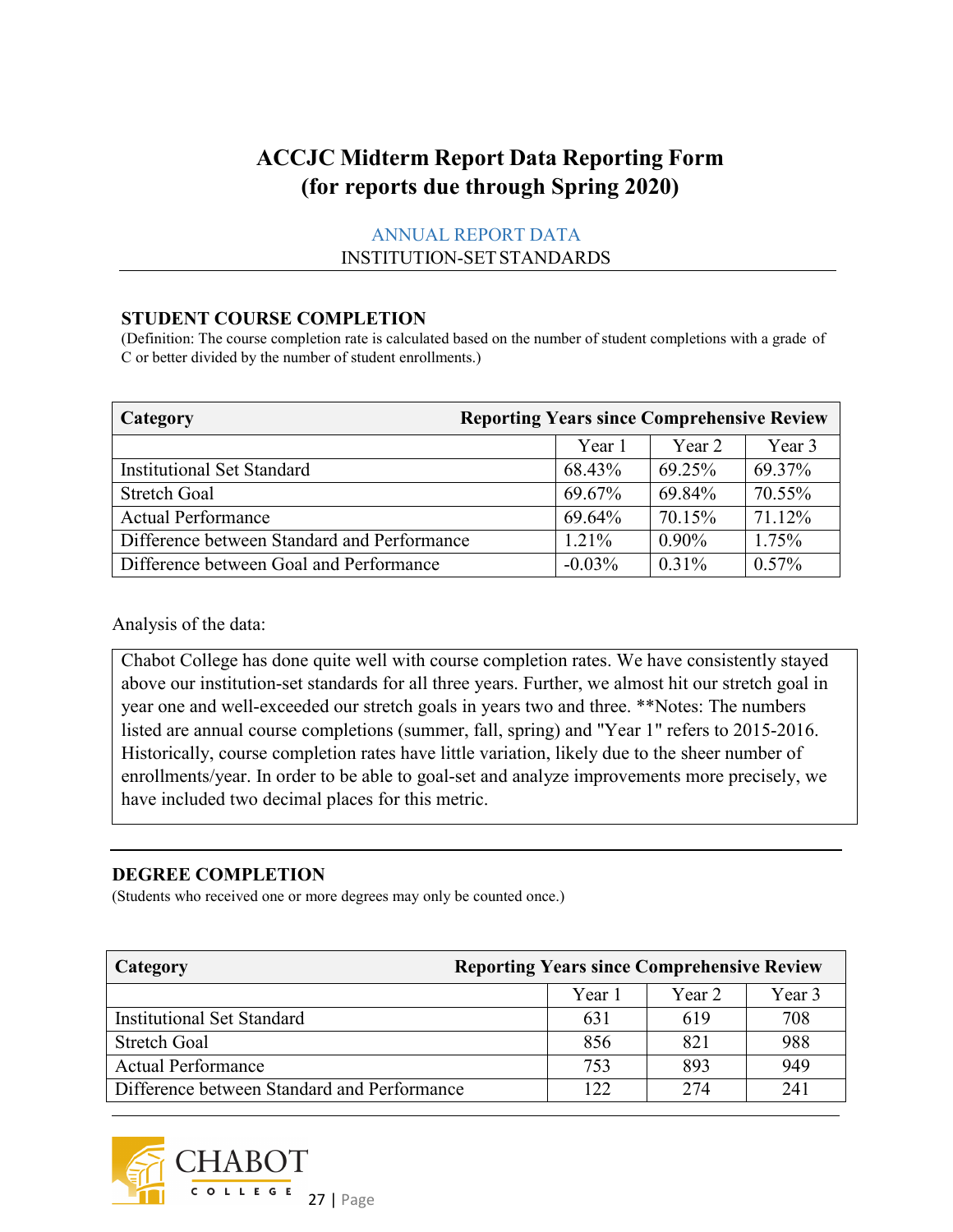| Difference between Goal and Performance |  |  |
|-----------------------------------------|--|--|
|                                         |  |  |

\*all degree completion data are unduplicated head count

Analysis of the data:

Chabot College has seen large increases in our degree completion rates over the last several years. Similar to course completions, we have consistently stayed above our institution-set standards. We did not hit our stretch goal in year one, but far-exceeded our stretch goal for year two. In year three, we set a particularly ambitious stretch goal. While we did not reach our ambitious stretch goal, we still saw significant growth in our degree completions. We attribute our strong growth in degree completions in large part to the growth of associate degrees for transfer. \*\*Notes: The numbers listed are annual headcounts of degrees (i.e., students who earn more than one degree are only counted once). "Year 1" refers to 2015-2016.

#### **CERTIFICATE COMPLETION**

(Students who received one or more certificate may only be counted once.)

| Category                                    | <b>Reporting Years since Comprehensive Review</b> |        |        |  |  |  |  |  |  |  |
|---------------------------------------------|---------------------------------------------------|--------|--------|--|--|--|--|--|--|--|
|                                             | Year 1                                            | Year 2 | Year 3 |  |  |  |  |  |  |  |
| <b>Institutional Set Standard</b>           | 287                                               | 149    | 287    |  |  |  |  |  |  |  |
| <b>Stretch Goal</b>                         | 430                                               | 309    | 518    |  |  |  |  |  |  |  |
| <b>Actual Performance</b>                   | 255                                               | 440    | 469    |  |  |  |  |  |  |  |
| Difference between Standard and Performance | $-32$                                             | 291    | 182    |  |  |  |  |  |  |  |
| Difference between Goal and Performance     | -175                                              |        | -49    |  |  |  |  |  |  |  |

Analysis of the data:

Historically, certificate completions have bounced around quite a bit at Chabot. In our first year following the ACCJC visit, we had a lower number of certificates awarded; with Chabot dipping below both our institution set standard and stretch goal. We were able to recover in the second year, with a massive increase in certificates awarded (from 255 to 440), exceeding both our institution set standard and stretch goal in 2016-17. For year three, similar to degree completions, we set a particularly ambitious stretch goal. While we did not reach this goal, we still saw growth in our degree completions, far exceeding our institution set standard. \*\*Notes: The numbers listed are annual headcounts of certificates (i.e., students who earn more than one certificate are only counted once). "Year 1" refers to 2015-2016.

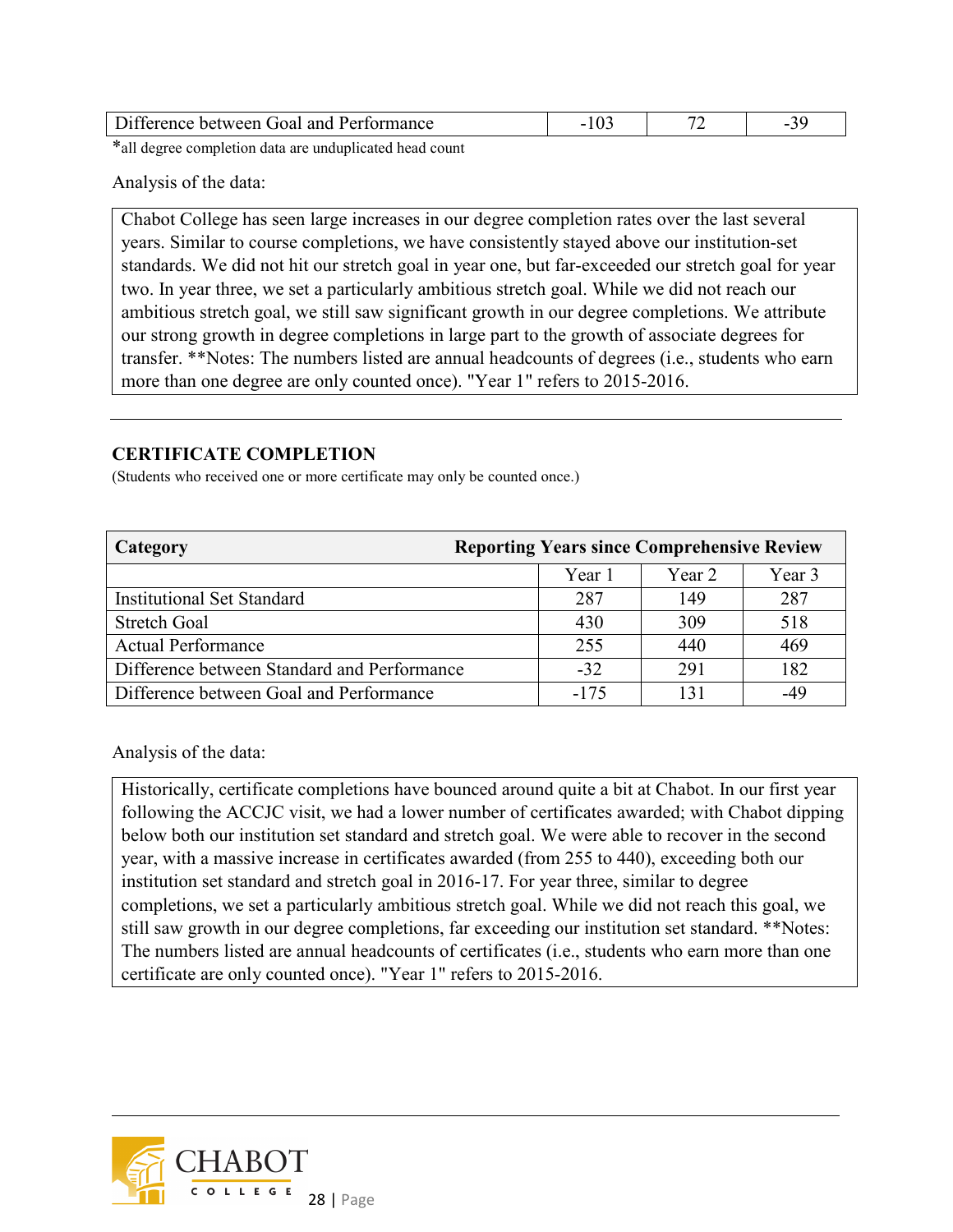## **TRANSFER**

| Category                                    | <b>Reporting Years since Comprehensive Review</b> |        |        |  |  |  |  |  |  |
|---------------------------------------------|---------------------------------------------------|--------|--------|--|--|--|--|--|--|
|                                             | Year 1                                            | Year 2 | Year 3 |  |  |  |  |  |  |
| <b>Institutional Set Standard</b>           | 861                                               | 848    | 781    |  |  |  |  |  |  |
| <b>Stretch Goal</b>                         | 953                                               | 958    | 896    |  |  |  |  |  |  |
| <b>Actual Performance</b>                   | 921                                               | 857    | 957    |  |  |  |  |  |  |
| Difference between Standard and Performance | 60                                                |        | 176    |  |  |  |  |  |  |
| Difference between Goal and Performance     | $-32.$                                            | $-101$ | 61     |  |  |  |  |  |  |

#### Analysis of the data:

Historically, Chabot has also had some variation in numbers of students that transfer annually. In our first year following the ACCJC visit, we had a solid number of students (921) transfer to UCs, CSUs, in-state privates (ISPs), and out-of-state (OOS) colleges and universities. We exceeded our institution set standard but did not quite meet our stretch goal. Our second year following the ACCJC visit, we did not have as many students transfer. While we exceeded our institution set standard, we did not come anywhere near our stretch goal. For year three, we saw a great bounce back in our numbers of transfer students (957) exceeding both our institution set standard and stretch goal. \*\*Notes: The numbers listed include transfers to UCs (source: institution website), CSUs (source: institution website), ISPs (source: datamart) and OOSs (source: datamart). "Year 1" refers to 2015-2016.

## **STUDENT LEARNING OUTCOMES ASSESSMENT**

| Category                                    | <b>Reporting Years since Comprehensive Review</b> |                   |         |  |  |  |  |  |  |
|---------------------------------------------|---------------------------------------------------|-------------------|---------|--|--|--|--|--|--|
|                                             | Year 1                                            | Year 2            | Year 3  |  |  |  |  |  |  |
| Number of Courses                           | 608 <sub>1</sub>                                  | 1333 <sub>2</sub> | $717_3$ |  |  |  |  |  |  |
| Number of Courses Assessed                  | 608                                               | 1157              | 503     |  |  |  |  |  |  |
| Number of Programs                          | 170                                               | 165               | 170     |  |  |  |  |  |  |
| Number of Programs Assessed                 | 170                                               | 165               | 170     |  |  |  |  |  |  |
| Number of Institutional Outcomes            |                                                   |                   |         |  |  |  |  |  |  |
| Number of Institutional Outcomes Assessed   | ∍                                                 |                   |         |  |  |  |  |  |  |
| $\Lambda$ and real and $\Lambda$ the detail |                                                   |                   |         |  |  |  |  |  |  |

Analysis of the data:

1 During transition from Elumen to Curricunet, so total number of courses is based on those in college catalog but excluding exempt courses, courses with less than 15 students, and apprenticeship courses.

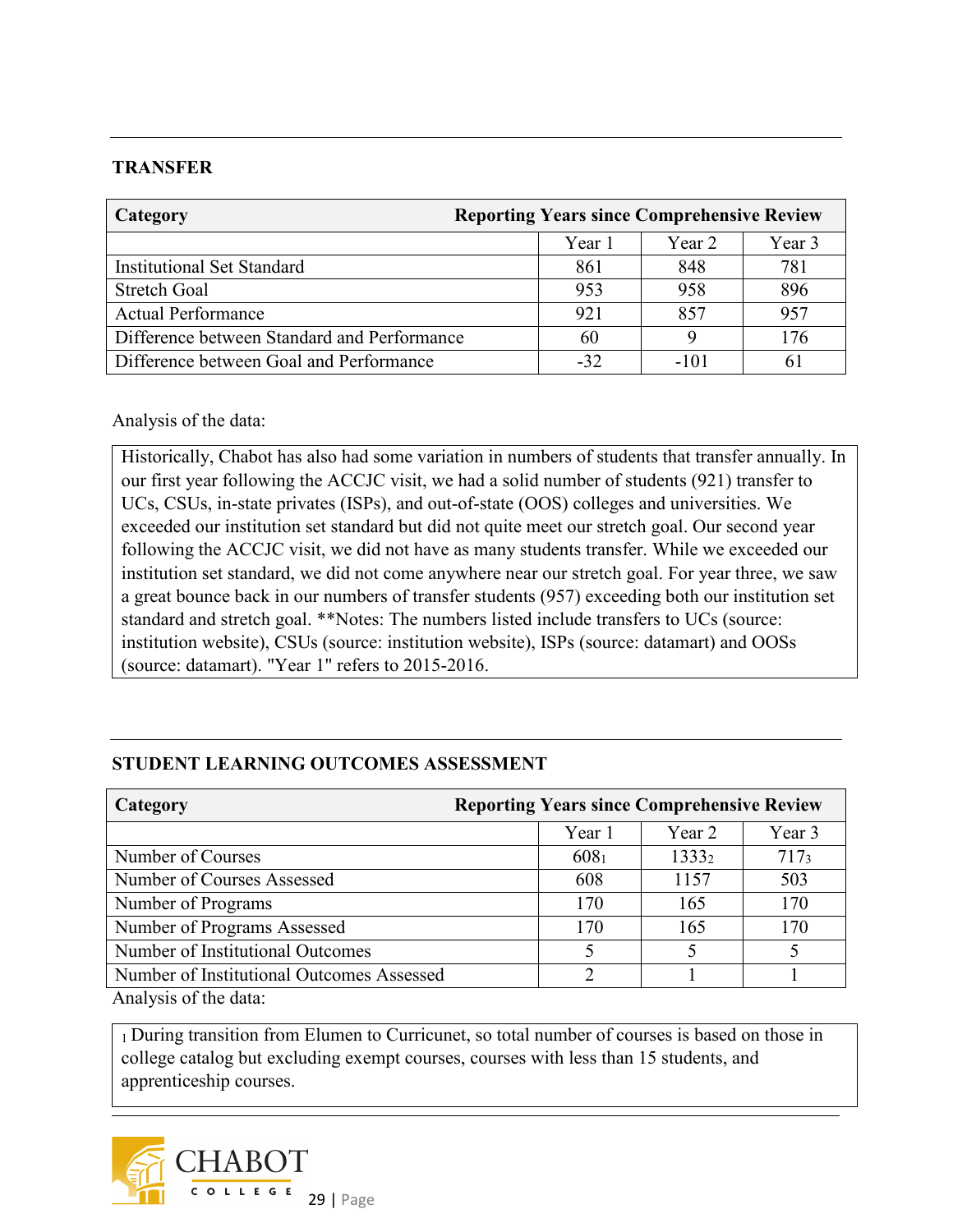2 During transition from Elumen to Curricunet, so all course from the catalog were entered in and made up the total courses. Year 2's number courses assessed include those assessed in year 1 and 2 because they fell within the same cycle.

3 Number of courses represents those offered (on schedule) in 17-18 and were assessed during the assessment cycle due to continued cleanup and improvement of assessment reporting systems.

Chabot College is on a 3-year assessment cycle. Due to transition in systems and personnel, parameters for counting courses and tracking assessment have changed. Going forward, the Outcomes and Assessment Committee  $(0 & A)$  will determine a policy to define and clarify terms and reporting periods and ensure consistent tracking for the purposes of regular and ongoing assessment.

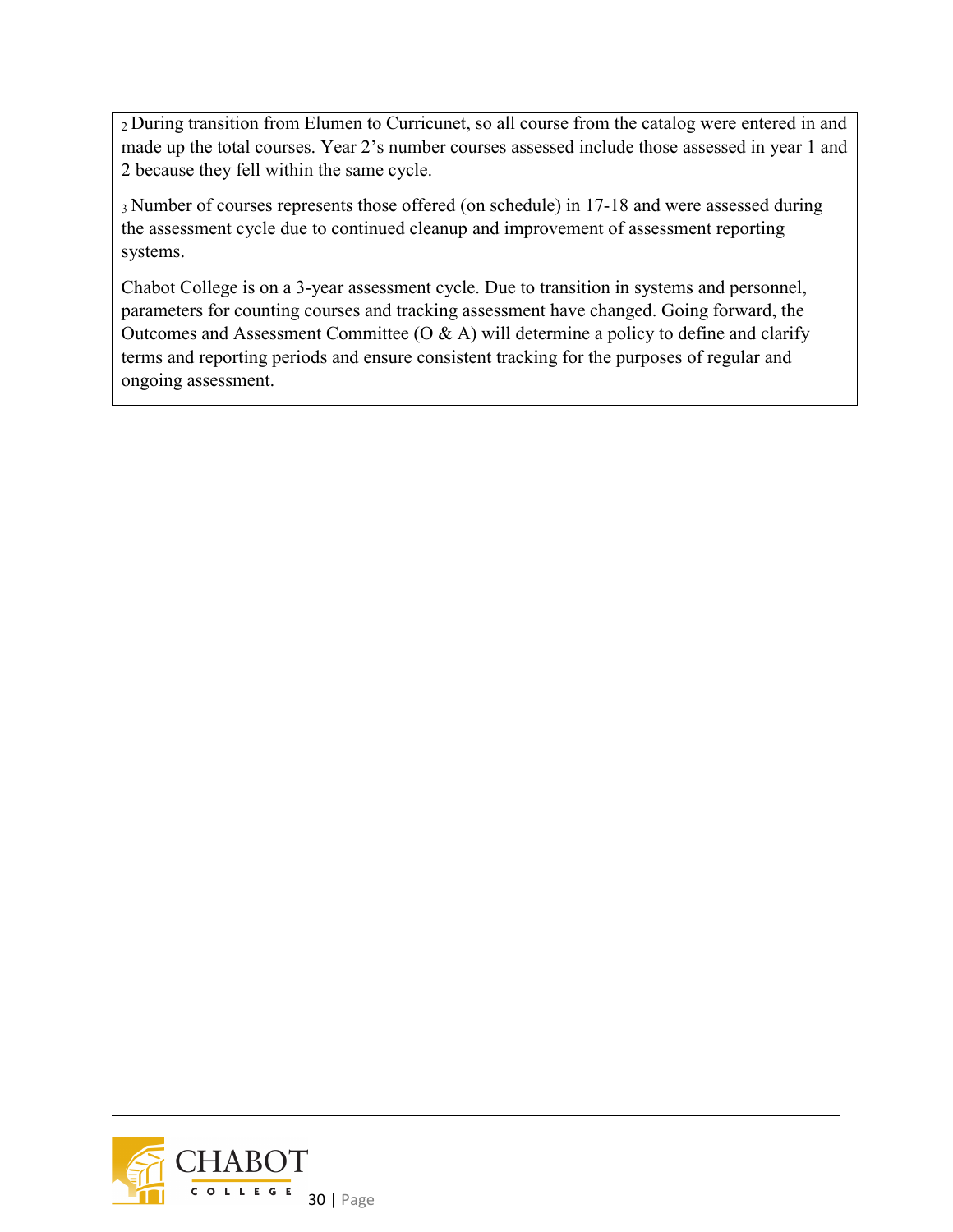#### **LICENSURE PASS RATE**

(Definition: The rate is determined by the number of students who passed the licensure examination divided by the number of students who took the examination.)

| Program<br>Name                   | Institution<br>Set |      | <b>Actual Performance</b> |      | Difference |     | Stretch<br>Goal | Difference |           |           |                |
|-----------------------------------|--------------------|------|---------------------------|------|------------|-----|-----------------|------------|-----------|-----------|----------------|
|                                   | Standard           | Y1   | Y2                        | Y3   | Y1         | Y2  | Y3              |            | Y1        | Y2        | Y <sub>3</sub> |
| <b>State</b><br>Dental<br>Hygiene | 85%                | 100% | 95%                       | 100% | 15%        | 10% | 15%             | <b>NA</b>  | <b>NA</b> | <b>NA</b> | <b>NA</b>      |
| National<br>Dental<br>Hygiene     | 85%                | 100% | 95%                       | 100% | 15%        | 10% | 15%             | <b>NA</b>  | <b>NA</b> | <b>NA</b> | <b>NA</b>      |
| Nursing                           | 85%                | 97%  | 100%                      | 100% | 12%        | 15% | 15%             | <b>NA</b>  | <b>NA</b> | <b>NA</b> | <b>NA</b>      |
|                                   |                    |      |                           |      |            |     |                 |            |           |           |                |
|                                   |                    |      |                           |      |            |     |                 |            |           |           |                |
|                                   |                    |      |                           |      |            |     |                 |            |           |           |                |
|                                   |                    |      |                           |      |            |     |                 |            |           |           |                |
|                                   |                    |      |                           |      |            |     |                 |            |           |           |                |

#### **JOB PLACEMENT RATE**

(Definition: The placement rate is determined by the number of students employed in the year following graduation divided by the number of students who completed the program.)

| Program<br>Name                                 | Institution<br><b>Set</b> | <b>Actual Performance</b> |     |     | Difference |     | <b>Stretch</b><br>Goal | <b>Difference</b> |           |           |                |
|-------------------------------------------------|---------------------------|---------------------------|-----|-----|------------|-----|------------------------|-------------------|-----------|-----------|----------------|
|                                                 | Standard                  | Y <sub>1</sub>            | Y2  | Y3  | Y1         | Y2  | Y <sub>3</sub>         |                   | Y1        | Y3        | Y <sub>2</sub> |
| Architecture and<br>Architectural<br>Technology | 72%                       |                           |     | 86% |            |     | 14%                    | <b>NA</b>         | <b>NA</b> | <b>NA</b> | <b>NA</b>      |
| Accounting                                      | 72%                       | 71%                       | 80% | 82% | $-1\%$     | 8%  | 10%                    | <b>NA</b>         | <b>NA</b> | <b>NA</b> | <b>NA</b>      |
| Administration<br>of Justice                    | 72%                       | 69%                       | 86% | 75% | $-3\%$     | 14% | 3%                     | <b>NA</b>         | <b>NA</b> | <b>NA</b> | <b>NA</b>      |
| Automotive<br>Technology                        | 72%                       | 76%                       | 85% | 94% | $4\%$      | 13% | 22%                    | <b>NA</b>         | <b>NA</b> | <b>NA</b> | <b>NA</b>      |

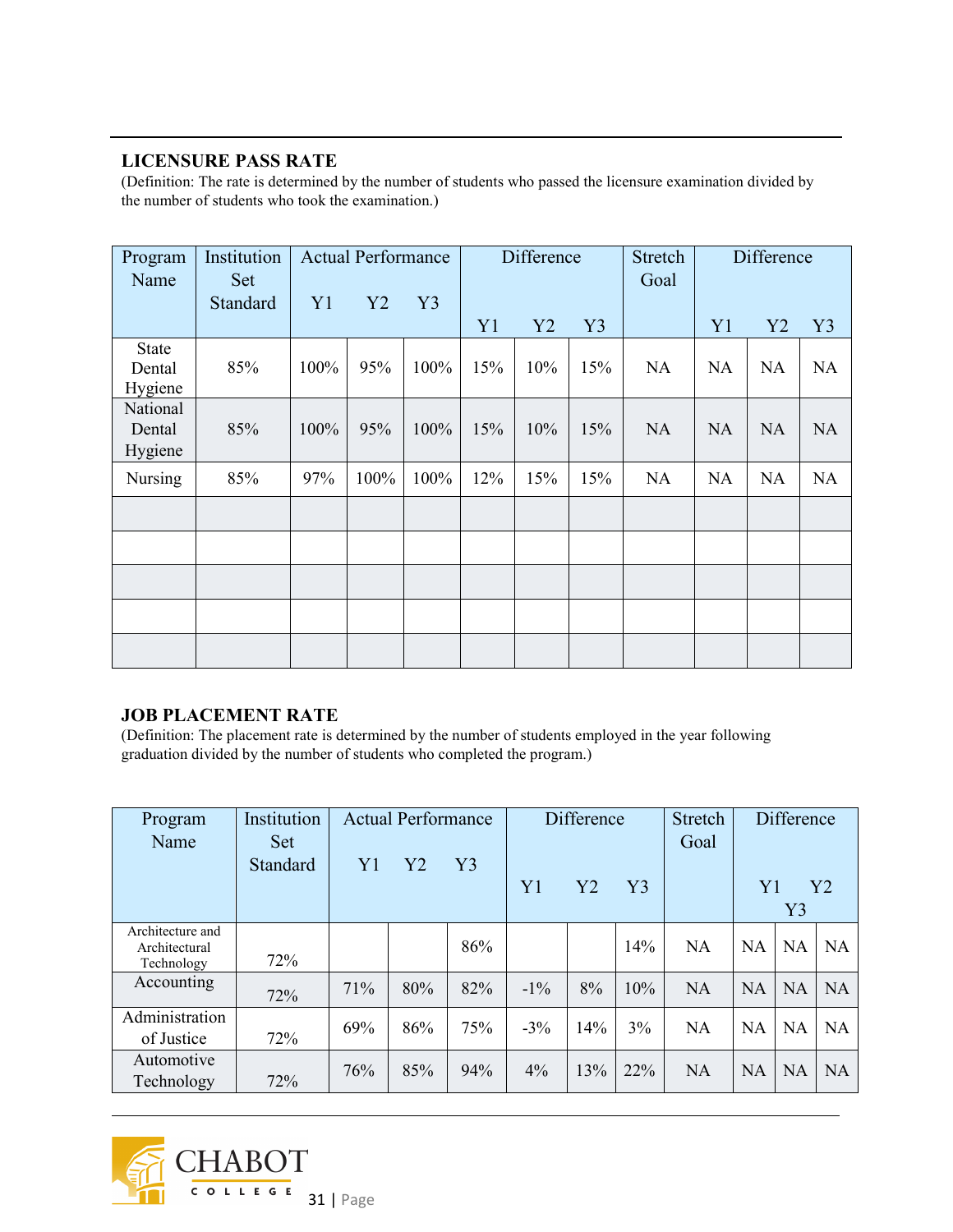| <b>Business</b><br>Administration                        | 72% | 75%  | 86%  | 77%  | 3%     | 14%    | 5%  | <b>NA</b> | <b>NA</b> | <b>NA</b> | NA        |
|----------------------------------------------------------|-----|------|------|------|--------|--------|-----|-----------|-----------|-----------|-----------|
| <b>Business</b><br>Management                            | 72% | 84%  | 81%  | 80%  | 12%    | 9%     | 8%  | NA        | <b>NA</b> | <b>NA</b> | NA        |
| Child<br>Development/<br>Early Care and<br>Education     | 72% | 82%  | 80%  | 81%  | 10%    | 8%     | 9%  | <b>NA</b> | <b>NA</b> | <b>NA</b> | NA        |
| Computer<br>Information<br>System                        | 72% |      |      | 71%  |        |        |     | <b>NA</b> | <b>NA</b> | <b>NA</b> | NA        |
| Computer<br>Software<br>Development                      | 72% |      | 74%  | 84%  |        | 2%     | 12% | <b>NA</b> | <b>NA</b> | <b>NA</b> | NA        |
| Construction<br>Crafts<br>Technology                     | 72% | 100% |      | 100% | 28%    |        | 28% | <b>NA</b> | <b>NA</b> | <b>NA</b> | NA        |
| Dental<br>Occupations                                    | 72% | 100% | 100% | 95%  | 28%    | 28%    | 23% | <b>NA</b> | <b>NA</b> | NA        | NA        |
| Electronics and<br>Electric<br>Technology                | 72% | 78%  | 87%  | 100% | 6%     | 15%    | 28% | <b>NA</b> | <b>NA</b> | <b>NA</b> | <b>NA</b> |
| Fire<br>Technology                                       | 72% | 86%  | 95%  | 96%  | 14%    | 23%    | 24% | <b>NA</b> | <b>NA</b> | <b>NA</b> | NA        |
| Manufacturing<br>and Industrial<br>Technology            | 72% | 66%  | 84%  | 76%  | $-6%$  | 12%    | 4%  | <b>NA</b> | <b>NA</b> | <b>NA</b> | <b>NA</b> |
| Mass<br>Communication                                    | 72% | 63%  | 87%  | 57%  | $-9%$  | 15%    |     | NA        | NA        | NA        | NA        |
| Medical<br>Assisting                                     | 72% | 74%  | 84%  | 90%  | 2%     | 12%    | 18% | <b>NA</b> | <b>NA</b> | NA        | <b>NA</b> |
| Office<br>Technology/<br>Office Computer<br>Applications | 72% | 76%  |      |      | 4%     |        |     | <b>NA</b> | <b>NA</b> | <b>NA</b> | <b>NA</b> |
| <b>Real Estate</b>                                       | 72% | 47%  | 70%  | 76%  | $-25%$ | $-2\%$ | 4%  | <b>NA</b> | <b>NA</b> | <b>NA</b> | <b>NA</b> |
| Registered<br>Nursing                                    | 72% | 80%  | 98%  | 87%  | $8\%$  | 26%    | 15% | <b>NA</b> | <b>NA</b> | <b>NA</b> | <b>NA</b> |

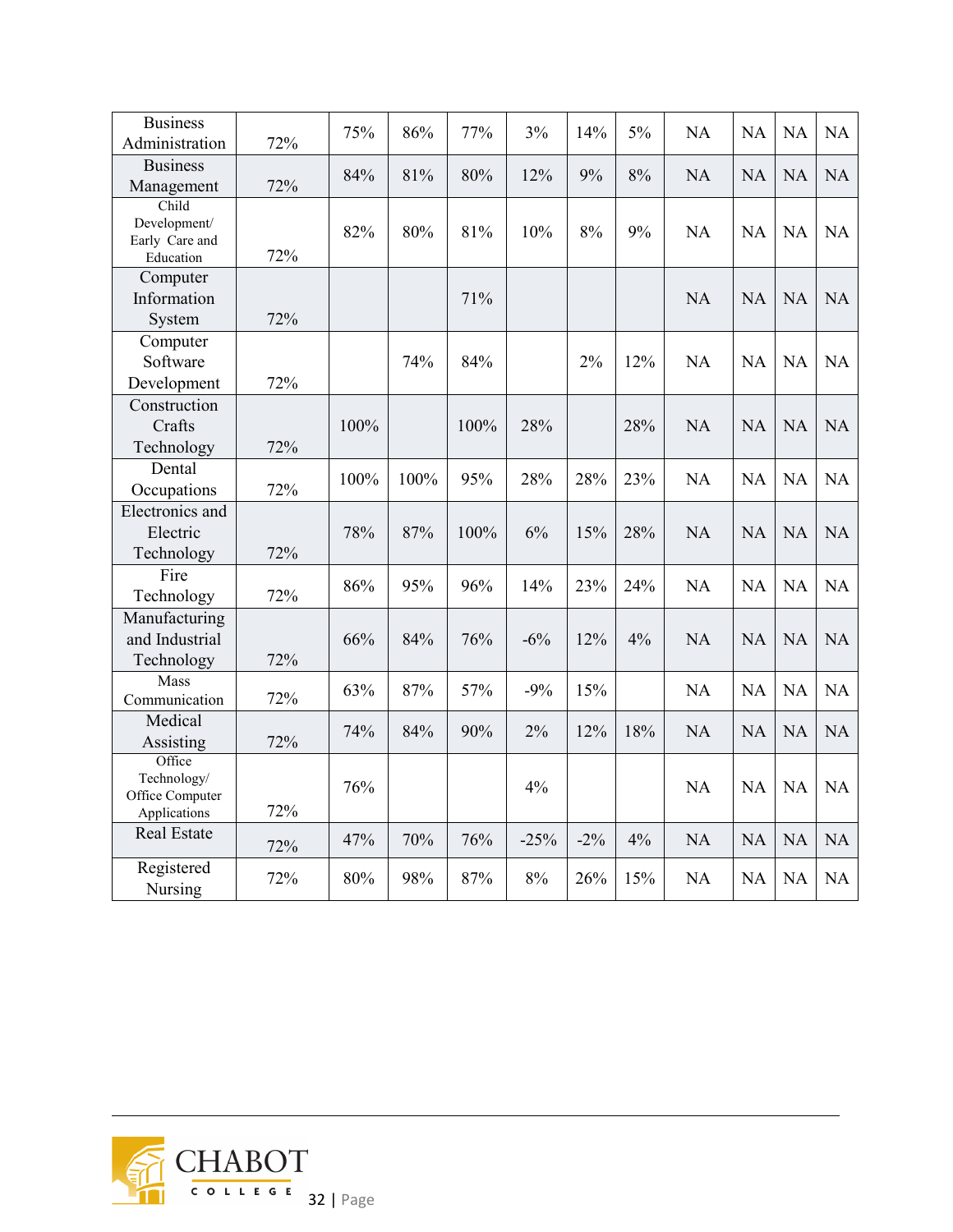## **ANNUAL FISCAL REPORT DATA**

## General Fund Performance

| Category                            | <b>Reporting Years since Comprehensive Review</b> |             |             |  |  |  |
|-------------------------------------|---------------------------------------------------|-------------|-------------|--|--|--|
|                                     | Year 1                                            | Year 2      | Year 3      |  |  |  |
| Revenue                             | 127,434,927                                       | 124,568,416 | 132,970,320 |  |  |  |
| Expenditures                        | 115,519,238                                       | 122,492,947 | 135,449,541 |  |  |  |
| Expenditures for Salaries and       | 95,700,931                                        | 102,859,348 | 115,100,383 |  |  |  |
| <b>Benefits</b>                     |                                                   |             |             |  |  |  |
| Surplus/Deficit                     | 9,997,372                                         | 780,940     | (4,524,604) |  |  |  |
| Surplus/Deficit as % Revenues (Net) | 8%                                                | $1\%$       | (4%)        |  |  |  |
| <b>Operating Revenue Ratio)</b>     |                                                   |             |             |  |  |  |
| Reserve (Primary Reserve Ratio)     | 23%                                               | 22%         | 17%         |  |  |  |

Analysis of the data:

The deficit in 2017-18 is due to the district prefunded Supplemental Employee Retirement Plan in one year.

## Other Post-Employment Benefits

|                                     | Year 1      | Year 2      | Year 3      |  |
|-------------------------------------|-------------|-------------|-------------|--|
| Actuarial Accrued Liability (AAL)   | 125,360,697 | 191,285,336 | 200,280,667 |  |
| for OPEB                            |             |             |             |  |
| Funded Ratio (Actuarial Value of    |             |             |             |  |
| Plan Assets/AAL)                    |             |             |             |  |
| <b>Annual Required Contribution</b> | 10,923,853  | 13,147,960  | 13,985,253  |  |
| (ARC)                               |             |             |             |  |
| Amount of Contribution to ARC       | 5,653,785   | 6,140,696   | 7,091,795   |  |